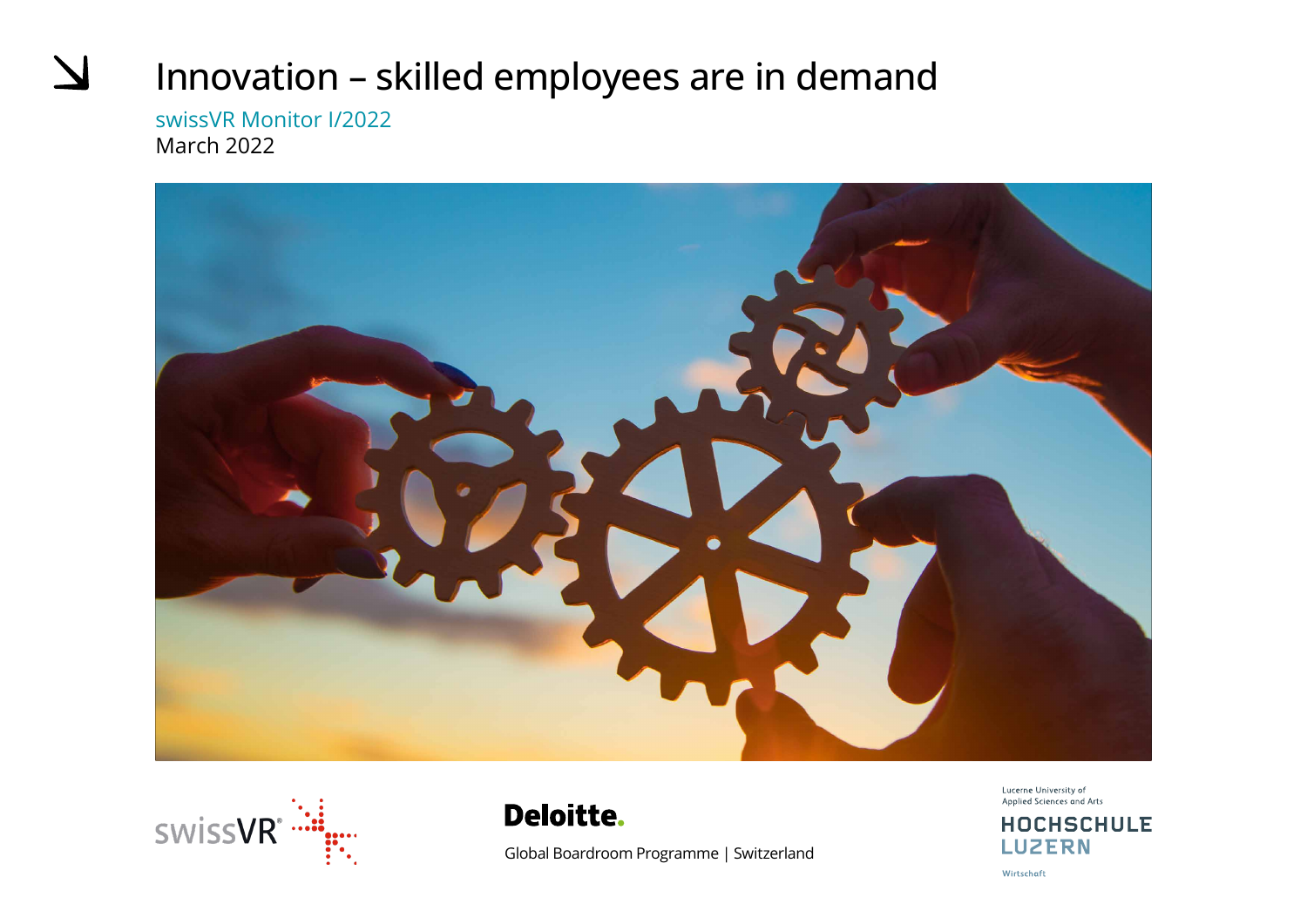# **Contents**

#### **[3 Foreword](#page-2-0)**

#### **[4 Summary](#page-3-0) and key findings**

#### **[6 Outlook](#page-5-0)**

6 [Economic, sector and business outlook](#page-5-0)

#### **8 Focus topic: [Innovation](#page-7-0) – skilled employees are in demand**

- 8 [Innovation in the Board of Directors](#page-7-0)
- 10 [Main focus of innovation activities](#page-9-0)
- 11 [Routes to innovation](#page-10-0)
- 12 [Internal success factors for innovation activities](#page-11-0)
- 13 [Room for improvement and need for action](#page-12-0)
- 14 [Improving the external conditions for innovation](#page-13-0)
- 14 [Added value of the Board of Directors in innovation activities](#page-13-0)
- 15 [Innovation activities since the start of the COVID-19 pandemic](#page-14-0)

#### **[16 Strategic](#page-15-0) and structural issues facing the Board of [Directors](#page-15-0)**

- 16 [Changes in the environment for the Board's work](#page-15-0)
- 18 [Cooperation between the Board of Directors and](#page-17-0)  [management](#page-17-0)
- 18 [Key issues for the Board of Directors](#page-17-0)

#### **[20 Interviews](#page-19-0)**

- 20 Cornelia Gut-Villa on innovation in start-ups and SMEs
- 22 Etienne Jornod on the role of the Board of Directors in innovation
- 24 Thomas A. Gutzwiller on the importance of innovation in the strategy process

#### **About the survey**

This is the 11th edition of swissVR Monitor and is based on a survey of 413 members of Swiss company Boards of Directors. The aim of the survey is to gauge Board members' attitudes to the outlook for the economy and business and to corporate governance issues. This edition also focuses specifically on the topic of companies' innovation activities.

The swissVR Monitor survey was conducted by swissVR in collaboration with Deloitte AG and the Lucerne University of Applied Sciences and Arts between 1 December 2021 and 10 January 2022. A total of 413 Board members took part, representing listed companies as well as small and medium-sized companies (SMEs) from every major sector of the Swiss economy. 35% of the participants are from large companies, 33% from medium-sized companies and 32% from small companies.

The aim of swissVR Monitor is to offer Board members a benchmark for comparing the issues facing their own Board with those facing their counterparts on other company Boards. swissVR Monitor also aims to share with the wider public the ways in which Board members perceive their role and the current economic situation.

#### **A note on the methodology**

When comparing survey results over time, please note that the sample may have changed. Percentage figures are rounded to add up to 100. Company size is determined by workforce: small companies have between 1 and 49 employees, medium-sized companies have between 50 and 249 employees, and large companies have 250 or more employees.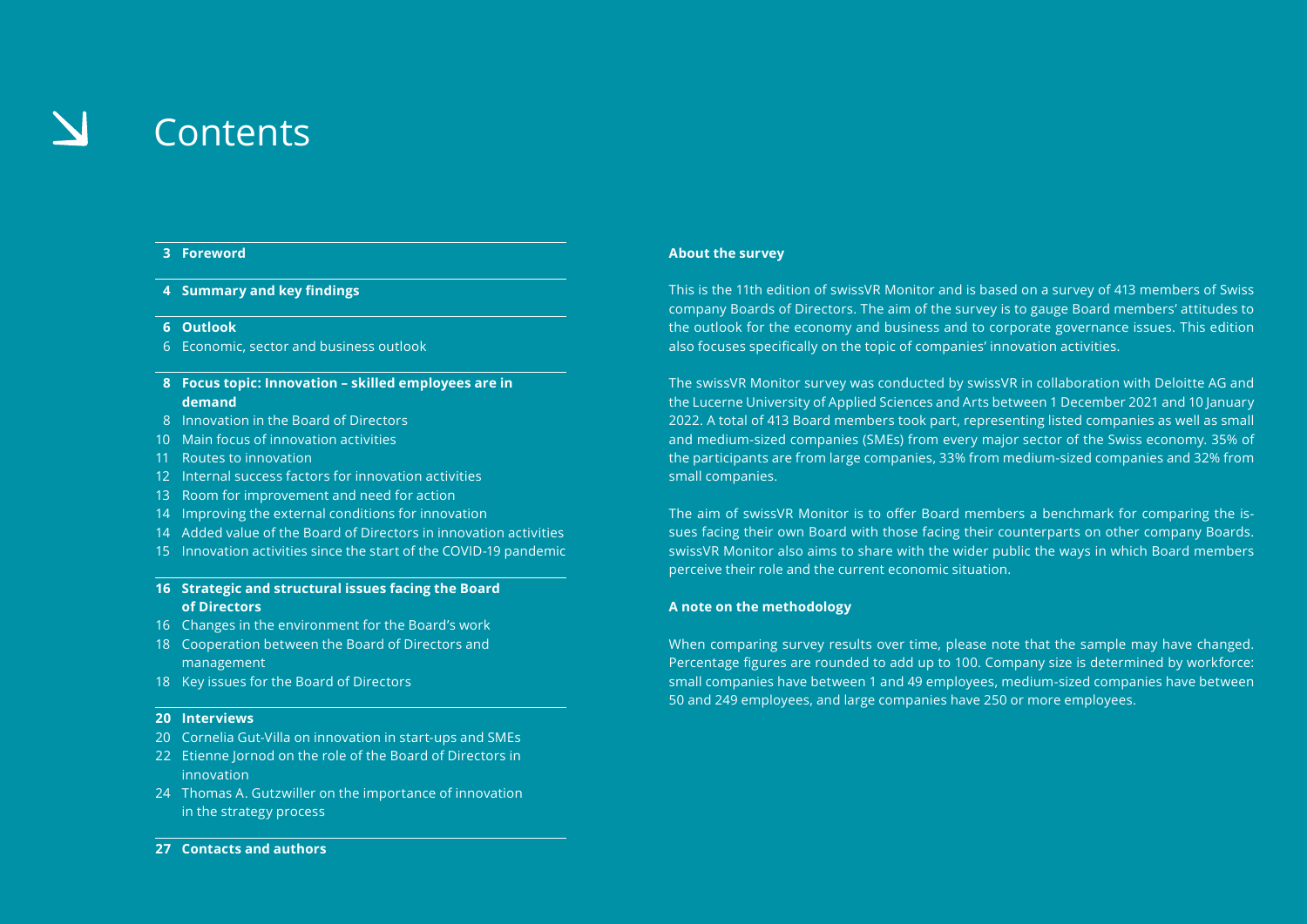# <span id="page-2-0"></span>Foreword

**The ability of companies to innovate is crucial to their growth and competitiveness. swissVR Monitor I/2022 therefore focuses on this topic, highlighting the role that Boards of Directors play in companies' management of innovation. It finds that while innovation is central to their work, Boards delegate its implementation to the senior management team. Board members see availability of skilled labour and adequate levels of know-how as crucial success factors in making – and keeping – companies innovative. They also identify room for improvement in both the internal and external conditions for innovation.**

#### **Dear reader,**

We are delighted to bring you swissVR Monitor I/2022, a survey conducted jointly by swissVR, Deloitte and the Lucerne University of Applied Sciences and Arts. For this edition, we surveyed 413 members of Boards of Directors across Switzerland. The findings reflect their attitudes to the economy and the outlook for business and to relevant areas of their own role. The special focus topic in this 11th survey is innovation.

swissVR Monitor I/2022 provides a number of insights:

- **•** Nine out of ten Board members surveyed report that their Board engages with the innovation process within the company and is kept informed of the company's innovation activities.
- **•** Board members identify skilled labour / adequate know-how, support from management, and corporate culture as the key success factors in their company's innovation activities.

 $C\widehat{Z}$ 

**Cornelia Ritz Bossicard** President swissVR

**Reto Savoia** CEO Deloitte Switzerland

- **•** They see the greatest room for improvement and need for action internally in ensuring skilled labour / adequate know-how in the company and the holistic orientation and coordination of innovation.
- **•** In terms of the external economic and political conditions for innovation, Board members most frequently cite room for improvement in the availability of skilled labour.
- **•** Survey participants identify digitalisation / robotics / automation, talent management, and formulating a new corporate strategy as the most important issues their Board has had to tackle over the last 12 months.
- **•** They report that digitalisation / robotics / automation and talent management will continue to dominate their work over the next 12 months.

We would like to thank all the Board members who participated in this swissVR Monitor. We hope you will find this report an informative and enjoyable read.

 $1-\sqrt{2}$ 

**Prof. Dr. Christoph Lengwiler** Lecturer (external) IFZ/Lucerne University of Applied Sciences and Arts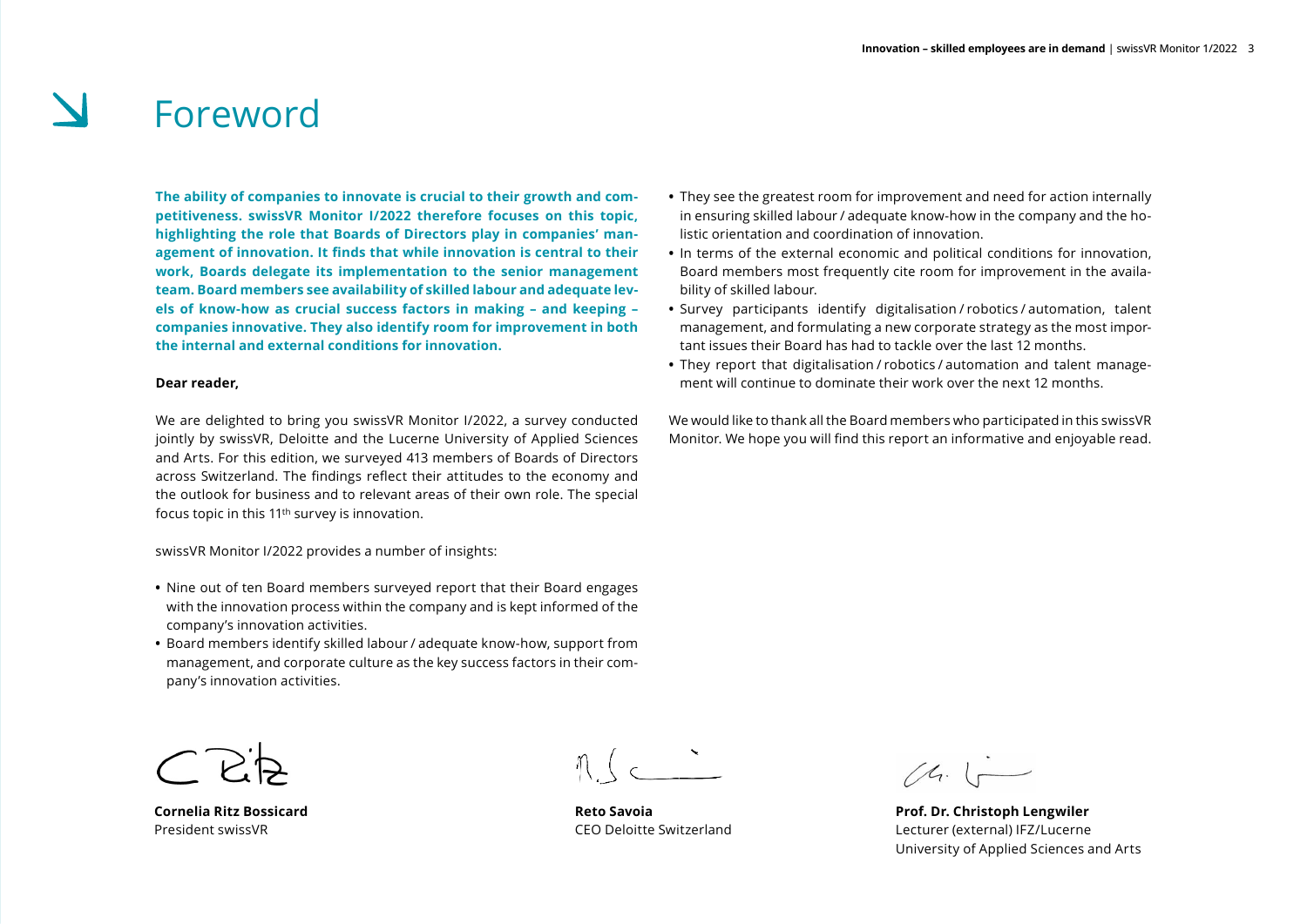# <span id="page-3-0"></span>Summary and key findings

**44% rate Switzerland's economic outlook over the next 12 months as positive.**

#### **Economic outlook rated as positive**

The board members, who were surveyed before the outbreak of the war in Ukraine, were positive in their rating of the outlook for the economy, their sector and their company's business over the next 12 months. Their expectations for their sector and their company's business are somewhat less optimistic than for the economy as a whole but remain high. COVID-19 measures and bottlenecks in global supply chains are likely to be the key factors here.



**64% of companies report that service innovation is the main focus of their innovation activities.**

#### **Wide range of innovation activities**

Board members highlight a number of different areas as the main focus of their company's innovation activities, with service innovation, product innovation and process innovation making up the top three. These findings reflect the long-term transition of Switzerland to a service economy. Companies now typically focus on a broader range of areas of innovation than they did in 2017 when swissVR Monitor first considered this issue.

**91% say that their Board engages with the innovation process within the company.**

#### **Innovation is a top priority for Boards**

Board members see innovation as a crucial issue. Almost all Board members say that their Board engages with the innovation process within the company and that management keeps it informed of innovation activities. Many company Boards also take innovation skills and individuals' aptitude as innovators into account when making Board or management team appointments.



#### **Skilled employees seen as key to innovation**

Board members surveyed see skilled employees and adequate know-how as the most important success factors in innovation activities. Indeed, this is the area in which they identify the greatest need for improvement and action within their own company. They also identify the availability of skilled labour as the external aspect of innovation that is most in need of improvement.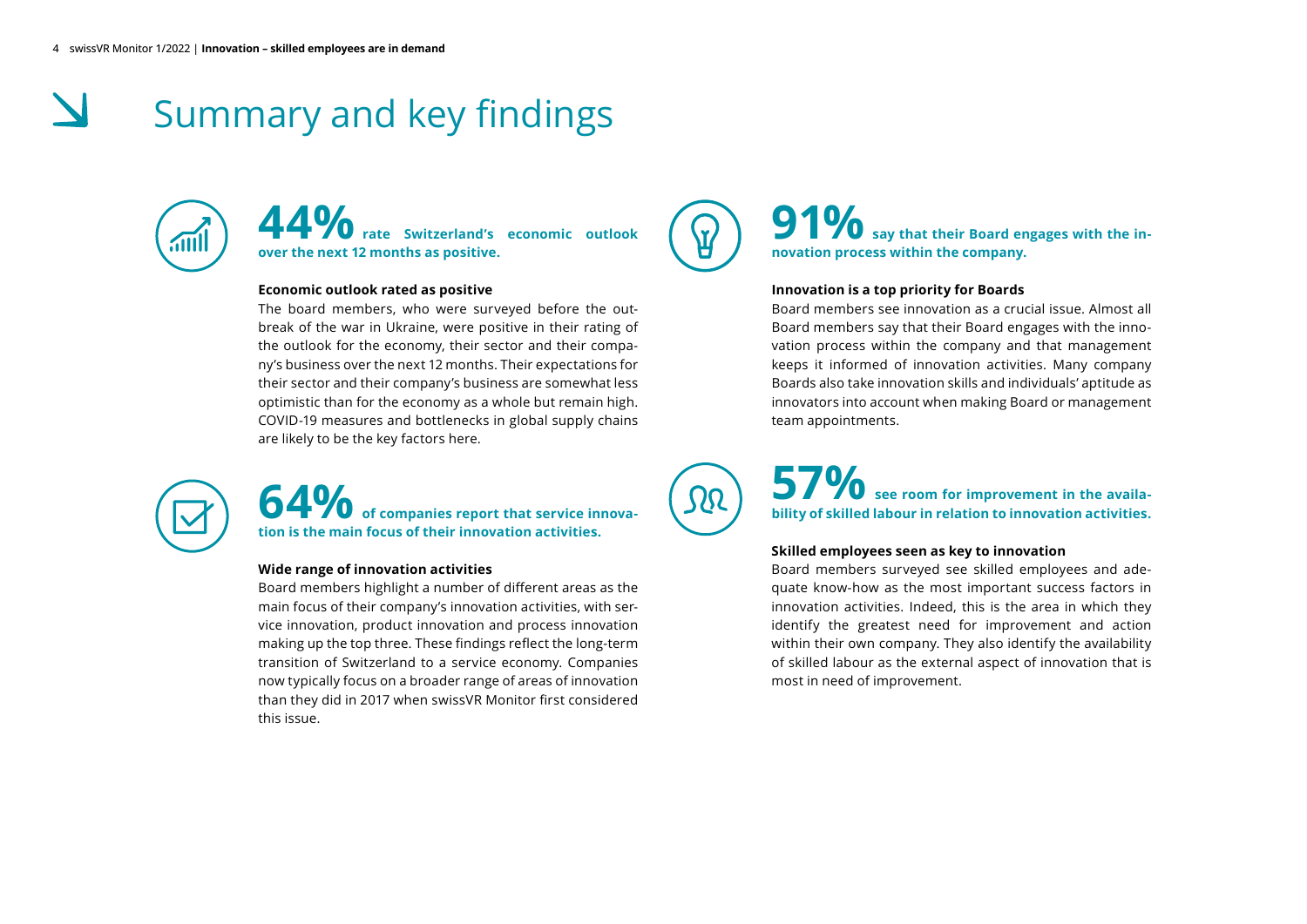### **38% of companies have made no change to their innovation activities since the start of the COVID-19 pandemic.**

#### **Innovation activities have developed positively during the pandemic**

Only a very small proportion of companies have deferred or reduced their innovation activities since the start of the COVID-19 pandemic. A majority of companies report either no change or a reorientation of their innovation activities, with one in five expanding such activities. It is reasonable to conclude that the pandemic has not impeded innovation activities, but that companies have rather strengthened them in the last two years.



### **39% consider talent management as the most important issue their Board will have to tackle over the next 12 months.**

#### **Talent management breaks through as a top three issue for Boards**

The three most important issues Boards have had to tackle over the past 12 months are digitalisation / robotics / automation, talent management, and formulating a new corporate strategy. Compared with previous swissVR Monitor surveys, talent management has gained most in importance and is now one of the top three issues Boards have to tackle. Respondents also identify it as the most important issue they will have to tackle over the next 12 months. One possible driver for this trend is the changed labour market dynamic resulting from the COVID-19 pandemic and the current economic upturn.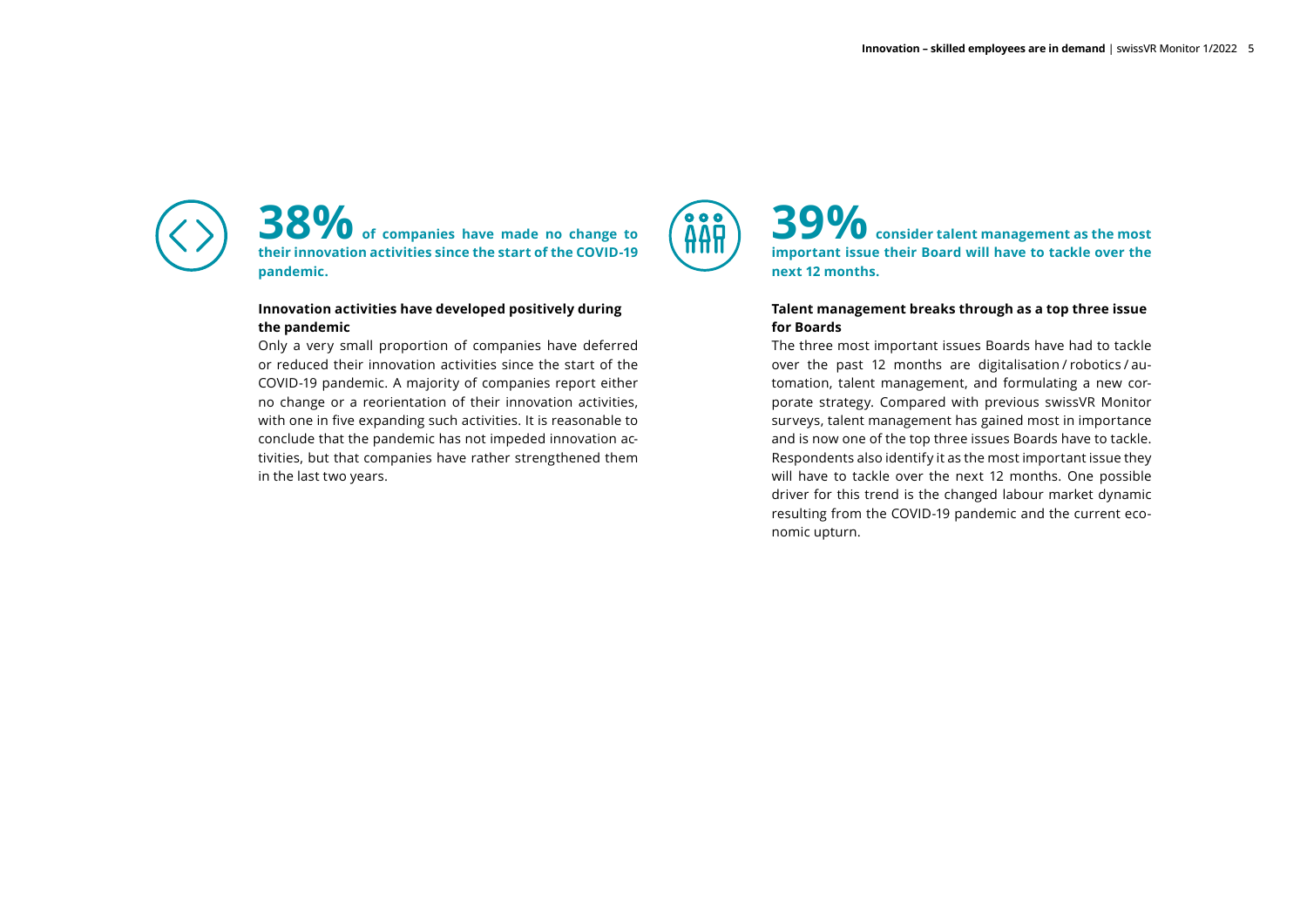## <span id="page-5-0"></span>**Outlook**



#### **Economic, sector and business outlook**

The Board members surveyed for swissVR Monitor I/2022 rate the **prospects for the economy, their sector and their company** over the next 12 months as positive (see Chart 1). However, the survey took place before the outbreak of the war in Ukraine. Mirroring the evolution of the pandemic, economic expectations have gone through a series of waves over the past two years, from an initial marked decline in early and mid-2020 to recovery in 2021 followed now by a further decline, although from a high level. Uncertainty in relation to the COVID-19 situation in late 2021 and bottlenecks in global supply chains are the most likely causes of this latest decline in Board members' ratings of the economic, sector and business outlook.

The decline is most marked in the proportion of Board members who rate **the outlook for the Swiss economy** as positive. Almost half of all respondents (44%) rate the country's economic prospects over the next 12 months as positive, down from 72% in swissVR Monitor II/2021. 4% now rate them as negative, up from 3% six months ago. Despite this, expectations remain high and survey respondents are optimistic overall.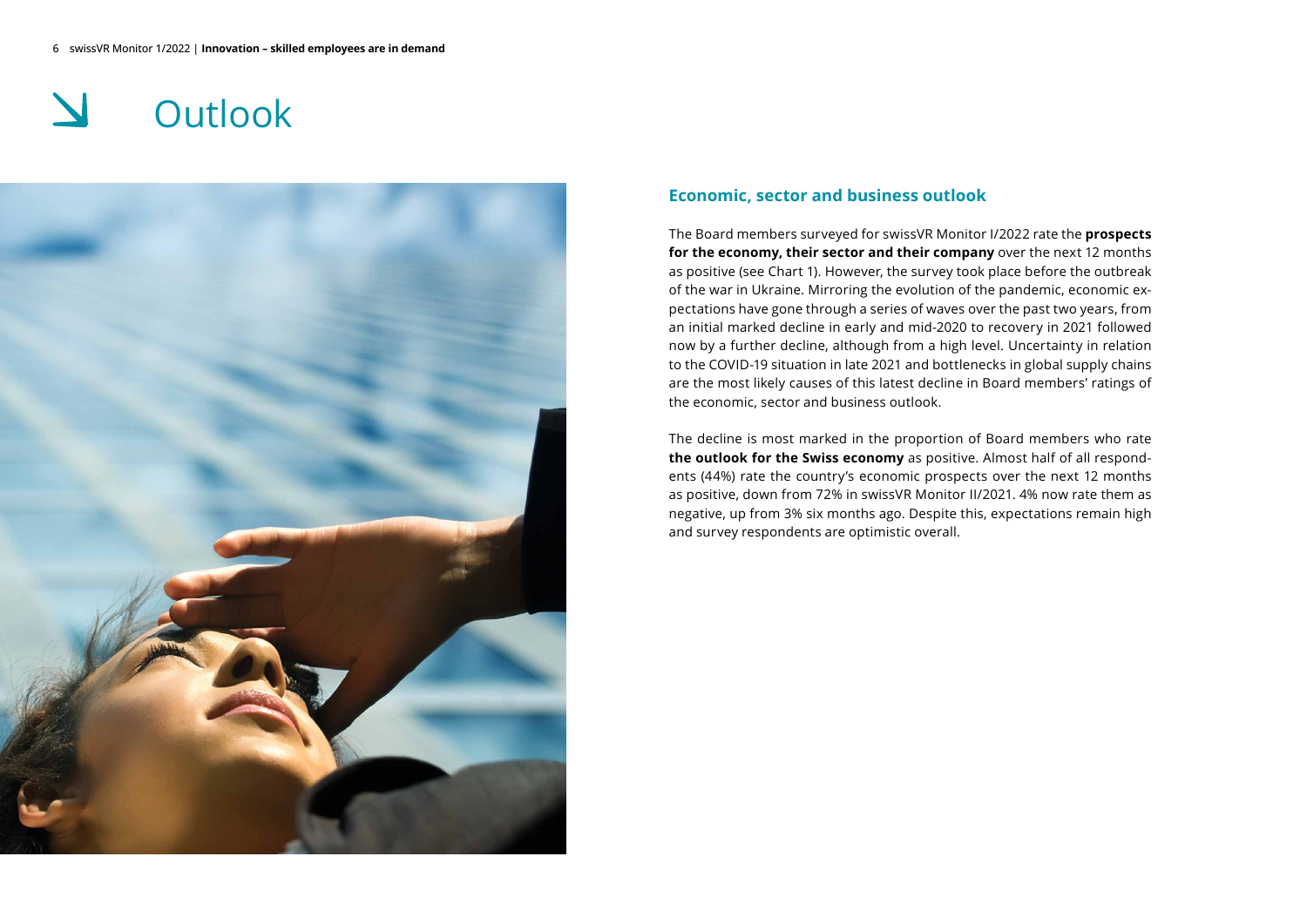More than half of all Board members (57%) rate **the outlook for their sector** over the next 12 months as positive, with 8% rating them as negative. These figures are slightly less optimistic than in swissVR Monitor II/2021 but remain high over the longer term. However, levels of optimism vary according to company size, with Boards of large companies somewhat less optimistic than those of SMEs: just under half of all Board members (49%) in large companies rate the outlook for their sector as positive. Those in the ICT sector (85% of responses) and construction (69% of responses) are particularly optimistic. This may reflect ongoing digitalisation as a response to the COVID-19 pandemic and the sustained high level of activity in residential construction.

Two-thirds of Board members (66%) rate **their company's business outlook** over the next 12 months as positive, with just 6% rating it as negative. This, too, is a slight decline, although from a very high level. Again, expectations in the construction sector (80% of responses) and in ICT (77% of responses) outperform the average.

#### **Chart 1. Economic, sector and business outlook over the next 12 months [swissVR Monitor II/2017 to I/2022]**



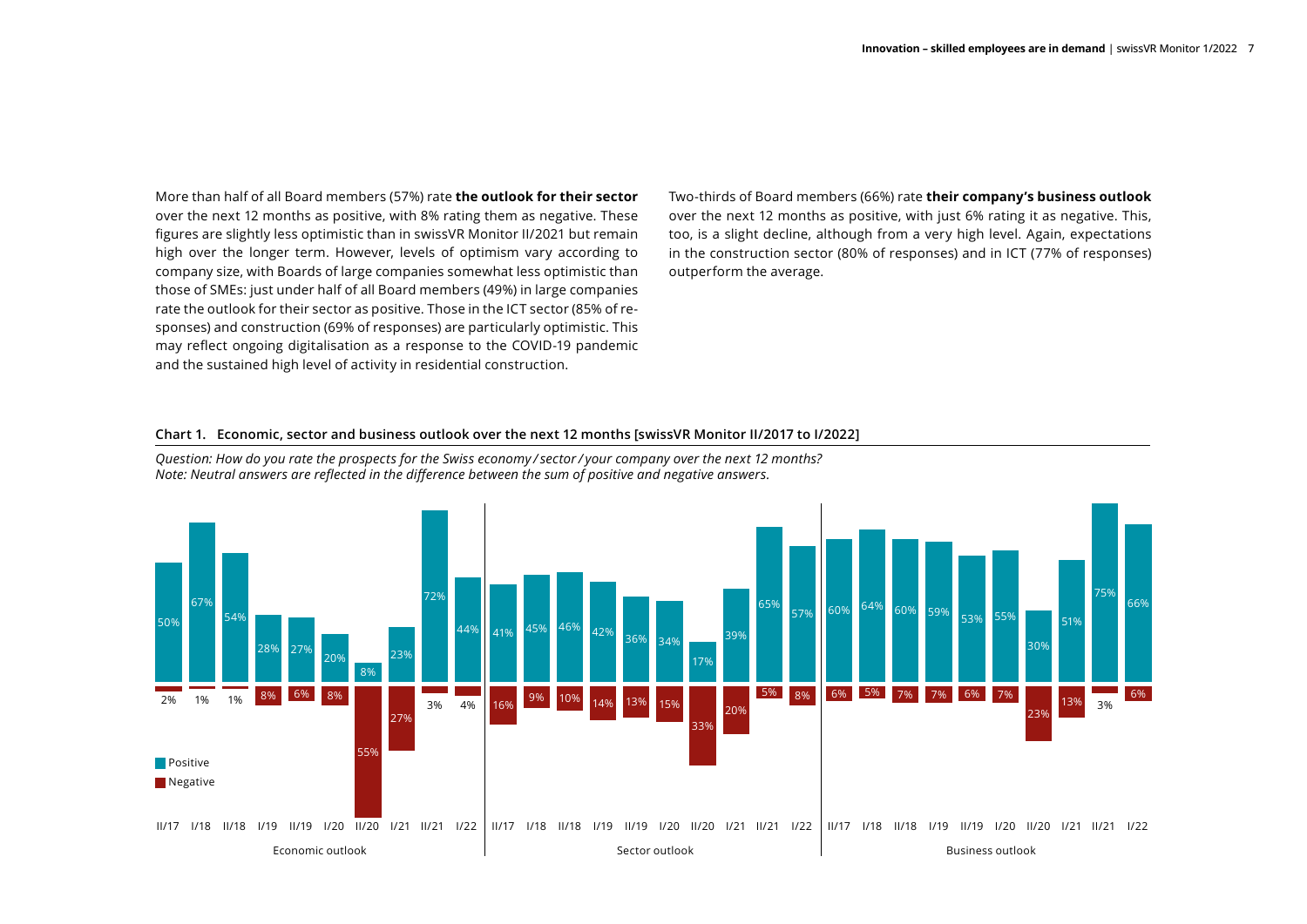## <span id="page-7-0"></span>Focus topic: Innovation – skilled employees are in demand

Innovation underpins Switzerland's economic success. The country's ability to innovate is a crucial success factor and represents a competitive advantage both for individual companies and for the economy as a whole. Innovation is, therefore, not just an issue for management teams but also highly relevant to the work of Boards of Directors. For this reason, swissVR Monitor previously focused on innovation and disruption in 2017. This edition returns to the issue from a slightly different perspective, focusing on aspects of particular significance to Boards in 2022.

#### **Innovation in the Board of Directors**

Boards generally attach high levels of importance to innovation (see Chart 2). Board members are nearly unanimous in reporting that their Board **is kept informed of the company's innovation activities** (69% strongly agree and 27% somewhat agree, a total of 96%). Nine out of ten Board members (91%) also strongly agree or somewhat agree that **their Board ensures there is a healthy culture of innovation within the company** and that it **engages with the innovation process within the company**. Almost three-quarters of Boards also often recruit members with proven skills in innovation or consider aptitude as an innovator when making appointments to the management team (74% and 73%, respectively).

The overall picture emerging from Board members' responses and, in particular, the relatively low proportion of respondents strongly agreeing with each of the statements below demonstrates that while Boards of Directors view innovation activities as crucial to the company's success, they are also aware that management must take the lead in managing innovation. For example, just one-third of all Board members strongly agree that their Board is an active driver of innovation activities and that momentum and ideas from Board members have led to specific innovations over the past three years (35% and 32%, respectively).

It is also striking that a majority of Boards of Directors tackle innovation directly rather than having a **standing committee** to consider the issue: just 35% of Board members surveyed strongly agree or somewhat agree that their Board has a standing committee to consider strategy and innovation. In the pharma / life sciences / medtech / health sector, a majority of companies (56%) have an Innovation Committee or a Strategy Committee as against 48% in the financial services sector. Across all sectors, 47% of Boards of large companies have set up an Innovation Committee or a Strategy Committee, a low figure that is likely to reflect the differing company and Board sizes included in the survey. This is in line with the findings of swissVR Monitor II/2021, which found that a significant majority of small and medium-sized companies did not have standing committees and that where they did, they were most likely to be an Audit Committees and/or a Remuneration Committee.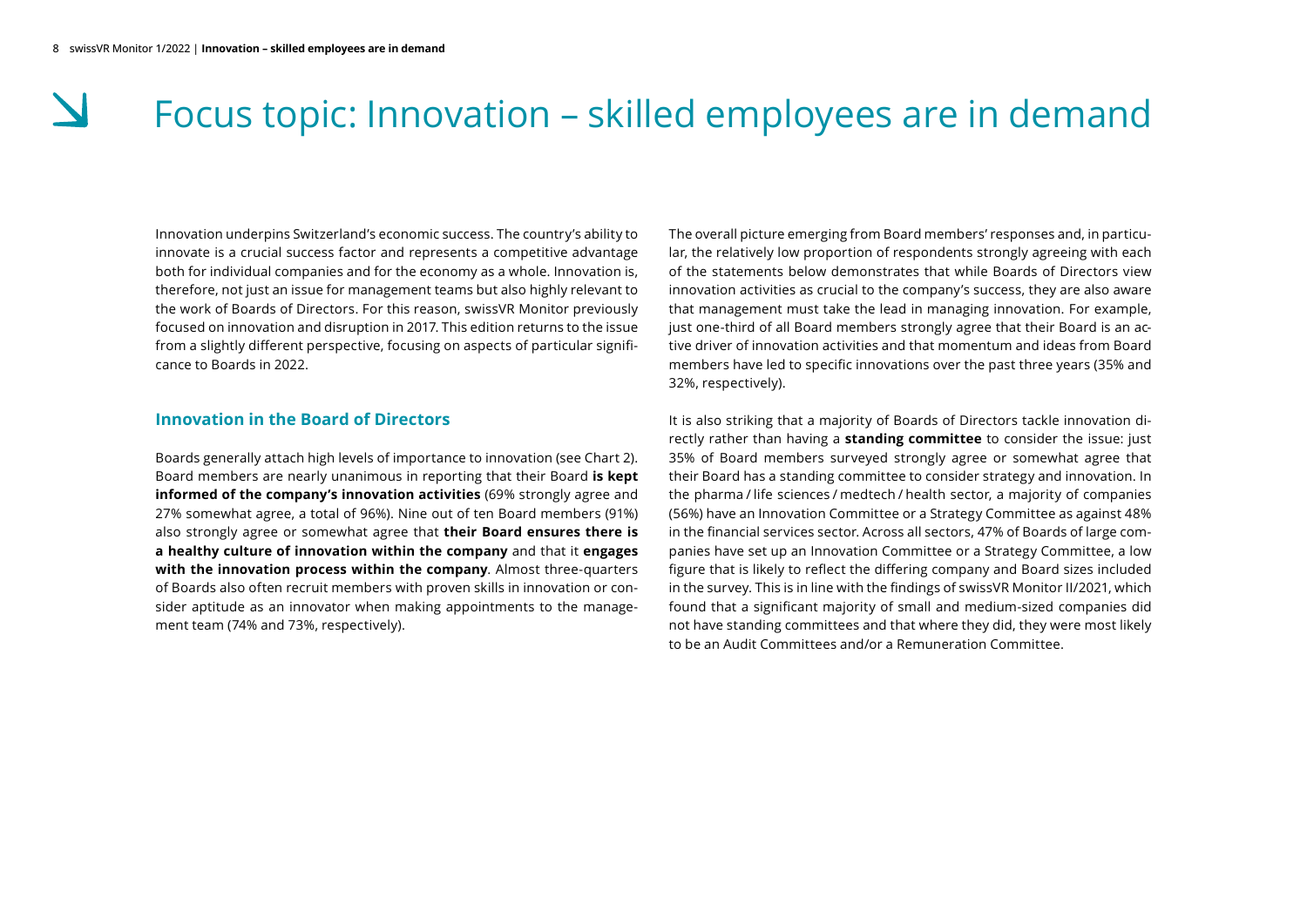### **Chart 2. The theme of innovation in the Board of Directors**

*Question: Please rate your agreement with the following statements on innovation in relation to your Board of Directors.*

| Our Board is kept informed of the company's innovation activities.                                                                      | 69%            |                |     |                   | 27% |     |                   | 1% |
|-----------------------------------------------------------------------------------------------------------------------------------------|----------------|----------------|-----|-------------------|-----|-----|-------------------|----|
| Our Board engages with the innovation process within the company.                                                                       |                | 52%            |     |                   | 39% |     | 8%                | 1% |
| Our Board ensures there is a healthy culture of innovation within the company<br>(openness to new ideas, opportunity management, etc.). | 43%            |                |     | 48%               |     |     | 7%                | 2% |
| Our Board is an active driver of innovation activities within the company.                                                              | 35%            |                | 40% |                   |     | 21% | 4%                |    |
| Our Board has one or more members with proven skills in innovation.                                                                     | 37%            |                | 37% |                   |     | 20% | 6%                |    |
| Momentum and ideas from Board Members have led to specific innovations over<br>the past three years.                                    | 32%            |                |     | 41%               |     | 21% | 6%                |    |
| When appointing to the management team, our Board considers their aptitude as<br>innovators.                                            | 23%            |                | 50% |                   | 24% | 3%  |                   |    |
| Our Board holds discussions with the organisational units / teams responsible for<br>innovation and research.                           | 34%            |                |     | 36%               |     | 22% | 8%                |    |
| Our Board has a standing committee that considers strategy and innovation.                                                              | 20%<br>15%     |                | 20% |                   | 45% |     |                   |    |
|                                                                                                                                         | Strongly agree | Somewhat agree |     | Somewhat disagree |     |     | Strongly disagree |    |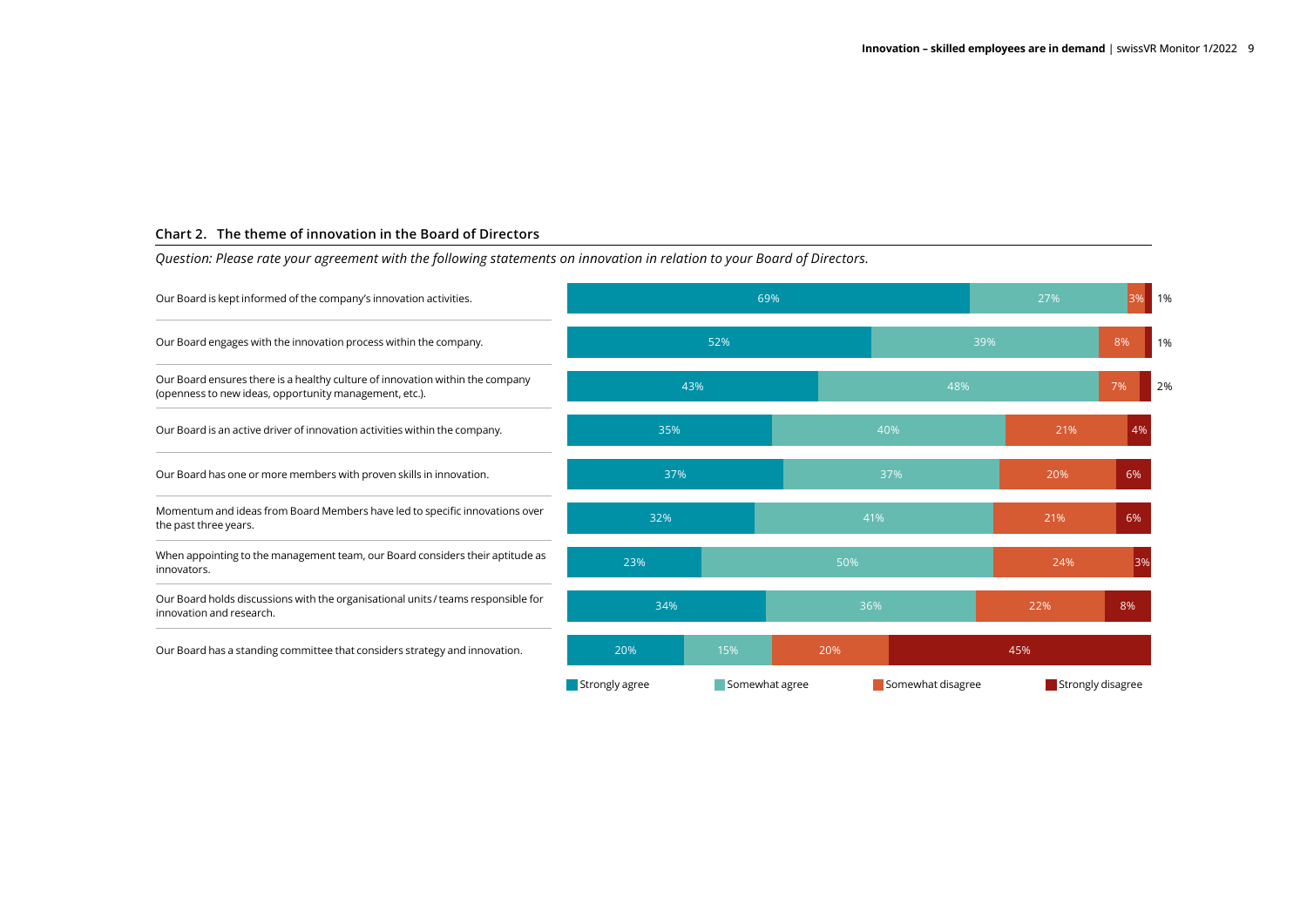#### <span id="page-9-0"></span>**Main focus of innovation activities**

A majority of Board members report that the main focus of their company's innovation activities is on market services, with 64% citing **service innovation** and a further 51% **product innovation** (see Chart 3). Almost half (46%) cite **process innovation**. These findings also reflect the sectoral make-up of the sample. In the corporate services, financial services, and information and communications technology (ICT) sectors, the main focus of innovation activities is more likely than average to be on service innovation. In manufacturing / chemicals, by contrast, the focus is more likely to be on product or process innovation.

Four findings in relation to companies' main focus on innovation activities are striking. First, a higher percentage of Board members now identify any given focus of innovation than in 2017. Second, over the past five years, the proportion of Board members citing organisational innovation as their main focus has risen threefold, from 10% to 30%. Trends such as organisational agility and labour shortages are likely to have driven this increase. Third, many more Board members are now also citing process innovation and business model innovation. Fourth, company size appears to be a major determining factor: large companies are more likely than small companies to cite almost every innovation focus on the list except service innovation and marketing innovation. One possible explanation is that large companies have more resources in absolute terms and are able to embark on a wider range of innovation than small companies, which have to be more selective in focusing their innovation activities.

#### **Chart 3. Focus of innovation activities**

*Question: What is the main focus of your company's innovation activities? [Please select all that apply.]*

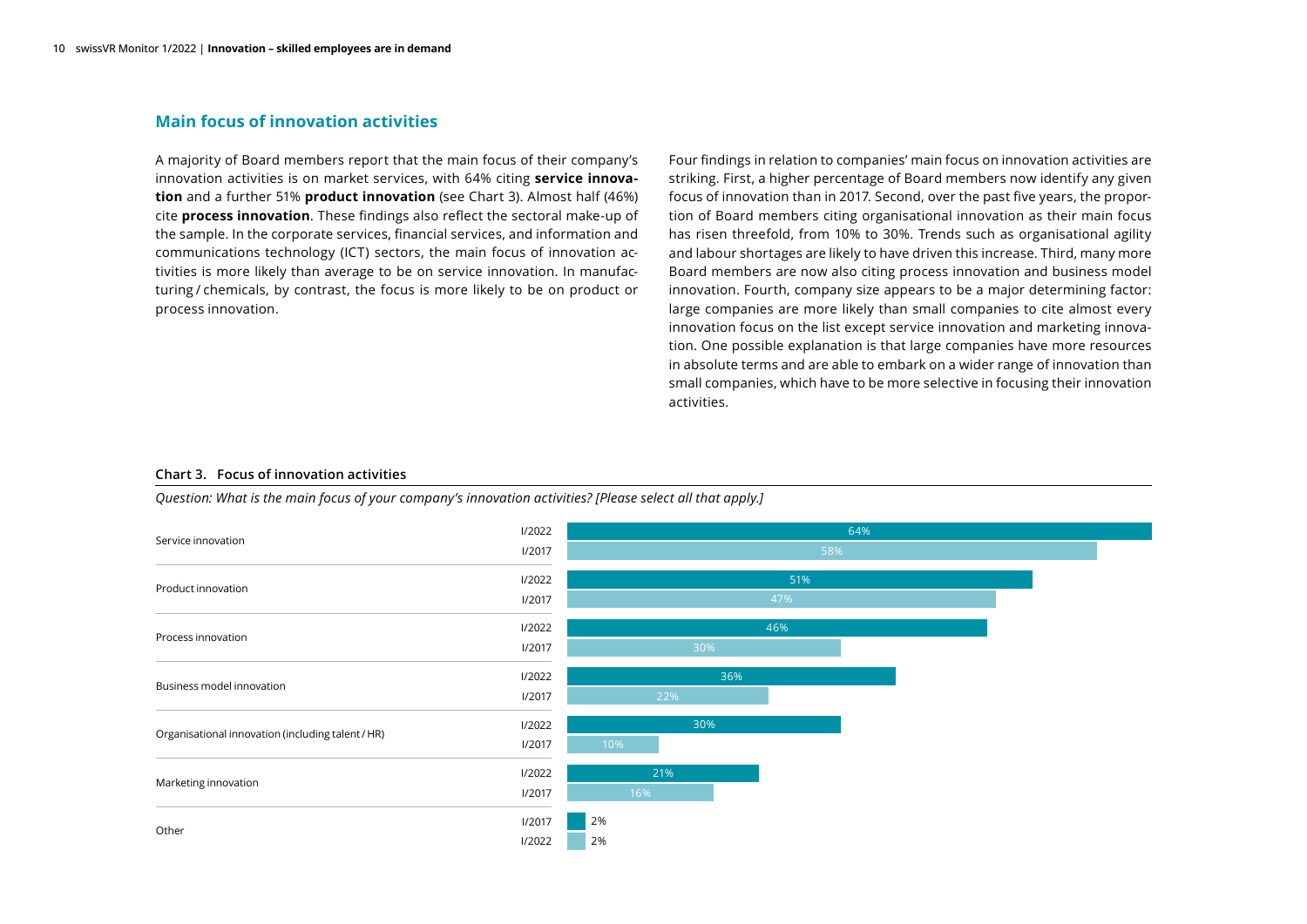#### <span id="page-10-0"></span>**Routes to innovation**

Innovation can take a number of different routes (see Chart 4). The most commonly cited route to innovation, mentioned by 51% of Board members, is **cooperation with other companies**. This is closely followed by **involvement of external advisers / consultants** (41% of responses) **cooperation with universities or research institutes** (40%), **open innovation with external stakeholders** and **their own research and development department** (both 38%). It is striking that the most frequently cited responses do not constitute either a purely in-house approach or a completely outsourced approach but a mixture of the two that sees companies cooperating with or seeking advice from a number of different external stakeholders.

Company size is a key factor in determining the focus of innovation activities. Board members representing large companies are more likely than those from small companies to cite any type of innovation activity. As explained above, this may reflect the fact that large companies have more resources, giving them greater scope for different types of innovation. Differences between sectors are less marked.

#### **Chart 4. Kinds of innovation activity**

*Question: What kind of innovation activities is your company engaged in? [Please select all that apply.]*

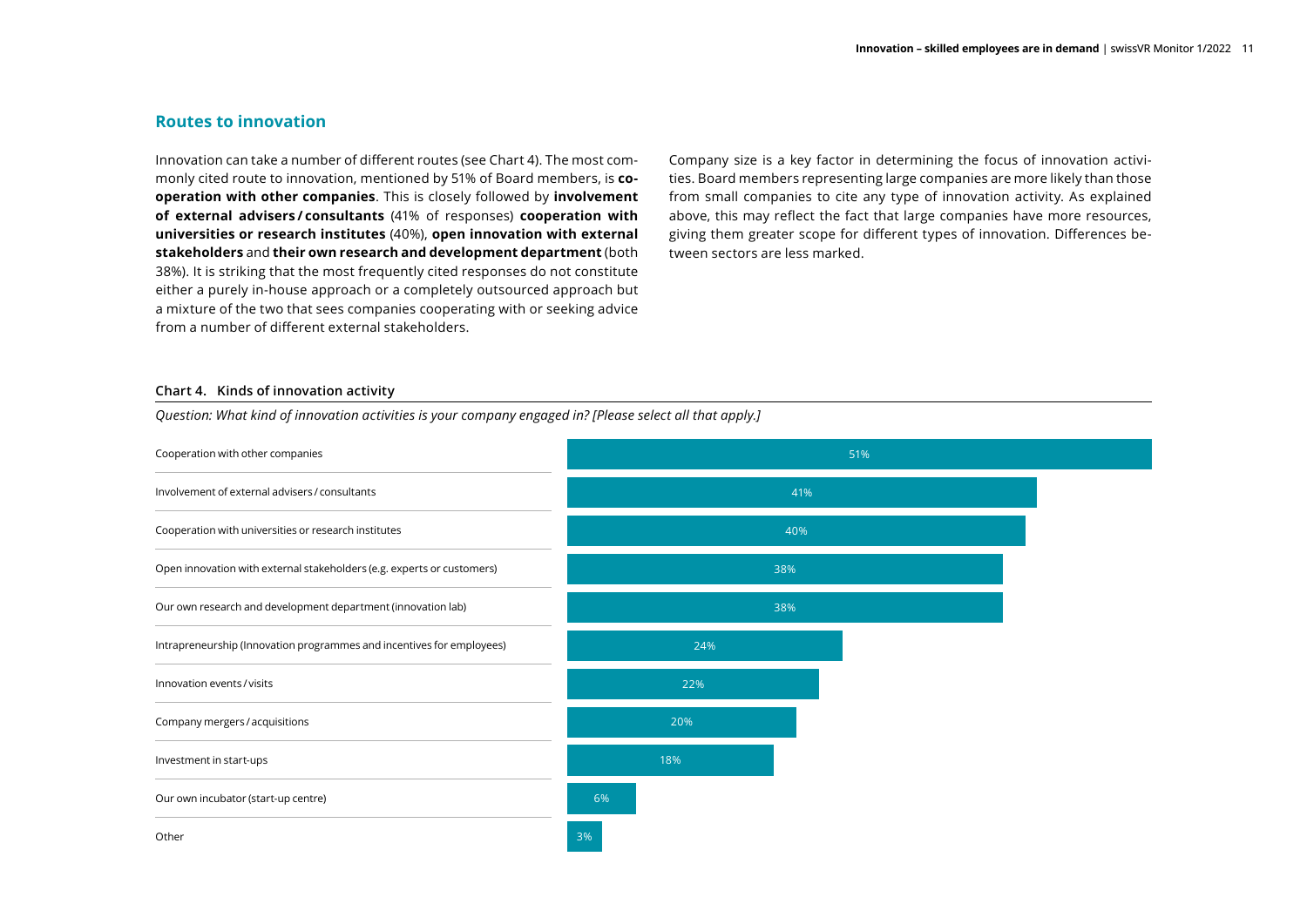#### <span id="page-11-0"></span>**Internal success factors for innovation activities**

Both internal and external factors influence companies' success in innovation. More than 90% of Board members see three internal factors as very important or rather important (see Chart 5): **skilled employees / adequate knowhow** (96%), **support from management** (95%) and **corporate culture** (93%). This finding underscores the importance of aspects that were addressed in earlier editions of swissVR Monitor (talent management in swissVR Monitor I/2021 and corporate culture in swissVR Monitor I/2019).

Fourth on the list of success factors is **vision / strategic focus**, with 47% of respondents rating this aspect as very important and 41% as rather important (a total of 88% of responses). The findings for **support from the Board of Directors** are similar. Board members attach rather less importance to **holistic orientation and coordination of innovation activities within the company**, which is rated as very important by 37% of respondents and rather important by 42%. They rate **adequate financial resources / budget** and **appetite for risk within the company** as even less important, with 27% and 21% respectively, rating these factors as very important, while 46% and 45% respectively, rate them as rather important.

#### **Chart 5. Success factors of innovation activity**

*Question: How important are the following aspects to your company's innovation activity?*

| Skilled employees / adequate know-how                                                                         |                | 54%              |                        |     | 42%                |     |                  |        |
|---------------------------------------------------------------------------------------------------------------|----------------|------------------|------------------------|-----|--------------------|-----|------------------|--------|
| Support from management                                                                                       |                | 66%              |                        |     |                    | 29% | 5%               |        |
| Corporate culture                                                                                             |                | 58%              |                        |     | 35%                |     | 6%               | $ 1\%$ |
| Vision / strategic focus                                                                                      |                | 47%              |                        |     | 41%                |     | 10%              | 2%     |
| Support from the Board of Directors                                                                           |                | 48%              |                        |     | 39%                |     | 11%              | 2%     |
| Holistic orientation and coordination of innovation activities within<br>the company (elimination of 'silos') |                | 37%              |                        | 42% |                    | 16% | 4%               | 1%     |
| Adequate financial resources / budget                                                                         | 27%            |                  |                        | 46% |                    | 23% | 4%               |        |
| Appetite for risk within the company                                                                          | 21%            |                  | 45%                    |     |                    | 30% | 4%               |        |
|                                                                                                               | Very important | Rather important | $\blacksquare$ Neutral |     | Rather unimportant |     | Very unimportant |        |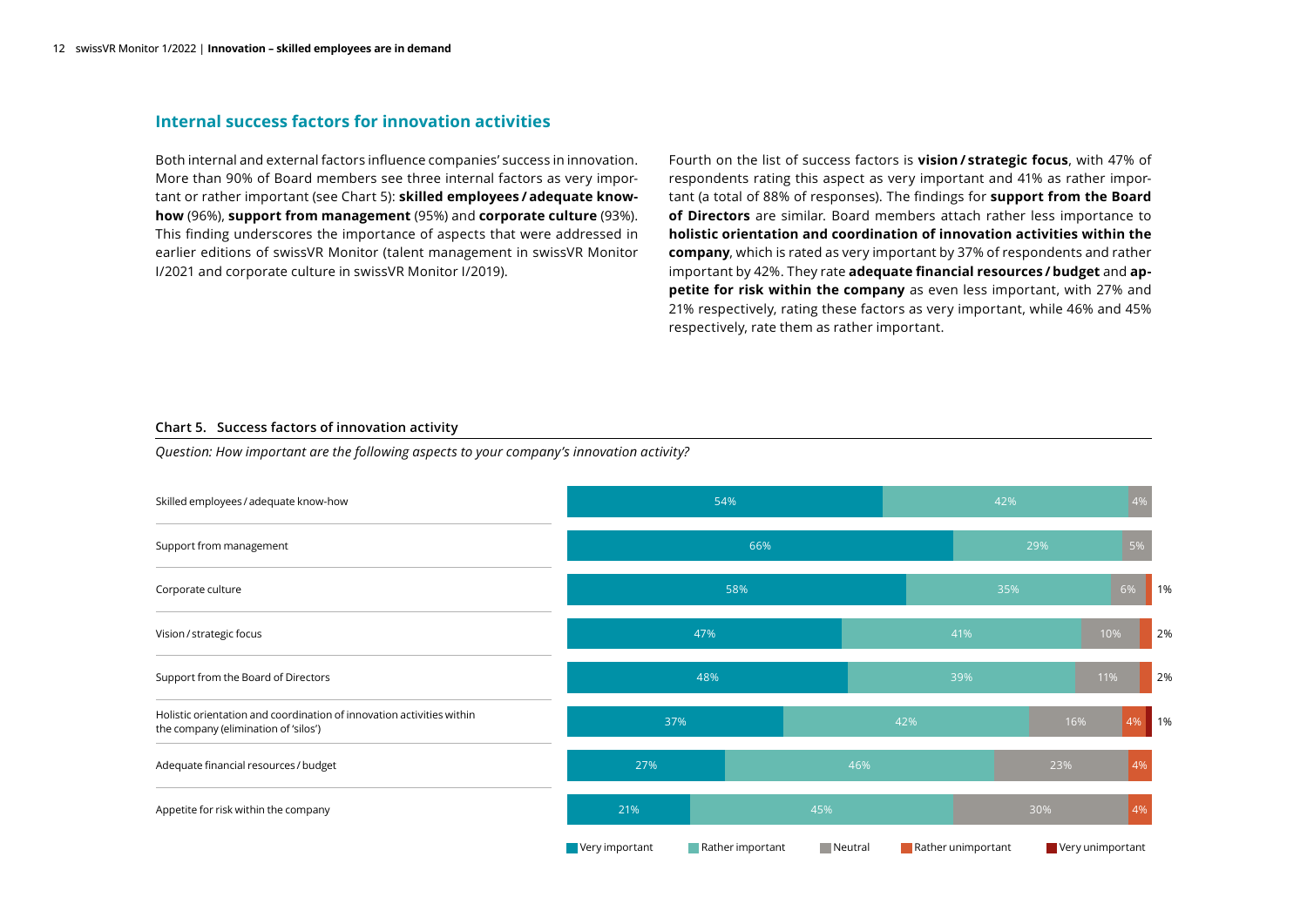#### <span id="page-12-0"></span>**Room for improvement and need for action**

Board members see room for improvement and a need for action in internal success factors (see Chart 6), particularly regarding **skilled employees / adequate know-how in the company** (57% of responses). The shortage of skilled labour seems to be most acute in manufacturing, where almost three-quarters of all Board members (72%) see room for improvement and a need for action. Just under half of all respondents (45%) cite **holistic orientation and coordination of innovation activities within the company**. It is unsurprising that large companies are more likely than small or medium-sized companies to identify these as areas for improvement: a larger workforce requires more organisation and coordination, leading to a greater tendency to think in 'silos'.

Board members see less need for improvement in the areas of support from the Board or from management. Board members clearly feel their company's performance in this area, and appetite for risk, is adequate.

#### **Chart 6. Potential for improvement / need for action related to innovations**

*Question: Which of the aspects of innovation listed above do you see as representing the greatest room for improvement / need for action within your company? [Please list up to 3 aspects.]*

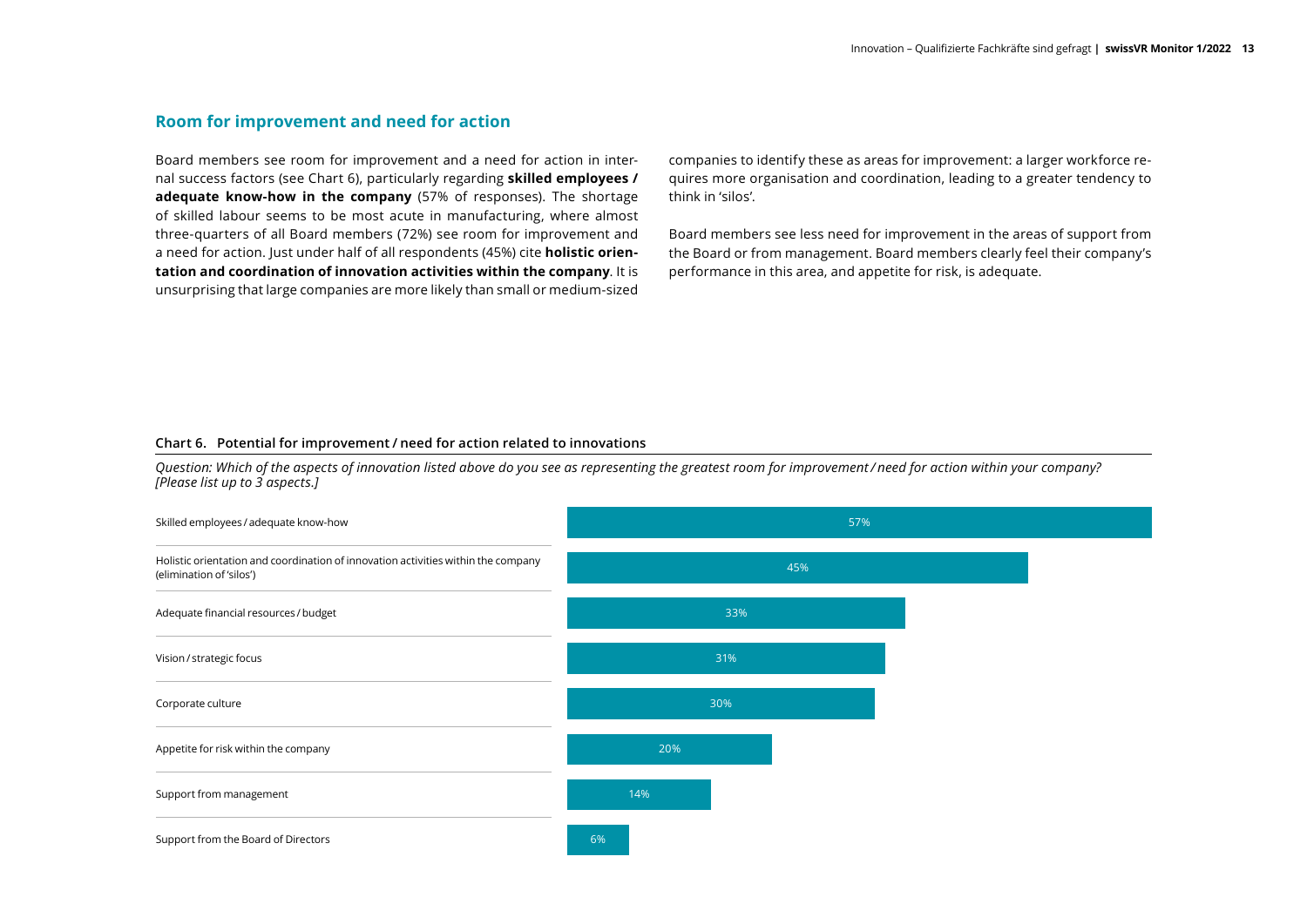#### <span id="page-13-0"></span>**Improving the external conditions for innovation**

Alongside these internal successful factors, external factors also influence innovation activities of companies (see Chart 7). As with the internal success factors and areas for improvement described above, 69% of Board members identify **the availability of skilled labour** as needing urgent improvement so that the company can become (more) innovative; this applies across sectors and to companies of all sizes. Second and third by a considerable margin are improvements in **regulation and statutory barriers** (33%) and **knowledge transfer from universities to practitioners** (31%). It is unsurprising that Board members from the tightly regulated financial services sector are more likely to identify potential for improvement in regulatory and statutory barriers (59% of all Board members). Relatively few Board members identify a need for improvement in **tax incentives** and **public funding** (14% and 11% respectively).

#### **Added value of the Board of Directors in innovation activities**

Board members were asked for their opinion of the value the Board adds to innovation activities in their company. Their responses have been compiled as a word cloud (see Chart 8).

As with other aspects of their company's activities, Board members see their role primarily as working at the strategic level of innovation rather than in its operational implementation. One explanation is that the Board needs to ensure that planned innovations reflect the company's **strategic focus** and **vision**. The Board also generates **ideas and momentum** for management and **provides support** in these areas, with Boards drawing on their own **networks** and on the **experience** of individual members, for example, providing management with appropriate **contacts** in the area of innovation manage-

#### **Chart 7. Framework conditions to be improved**

*Question: Which of the following framework conditions most urgently need improvement to enable your company to be (more) innovative? [Please list up to 2 answers.]*



#### **Chart 8. Added value of the Board of Directors in innovation activities**

*Question: What value does the Board add to innovation within your company? [Please answer in bullet points, keywords or short phrases.]*



The size of the keywords increases with the frequency they are mentioned.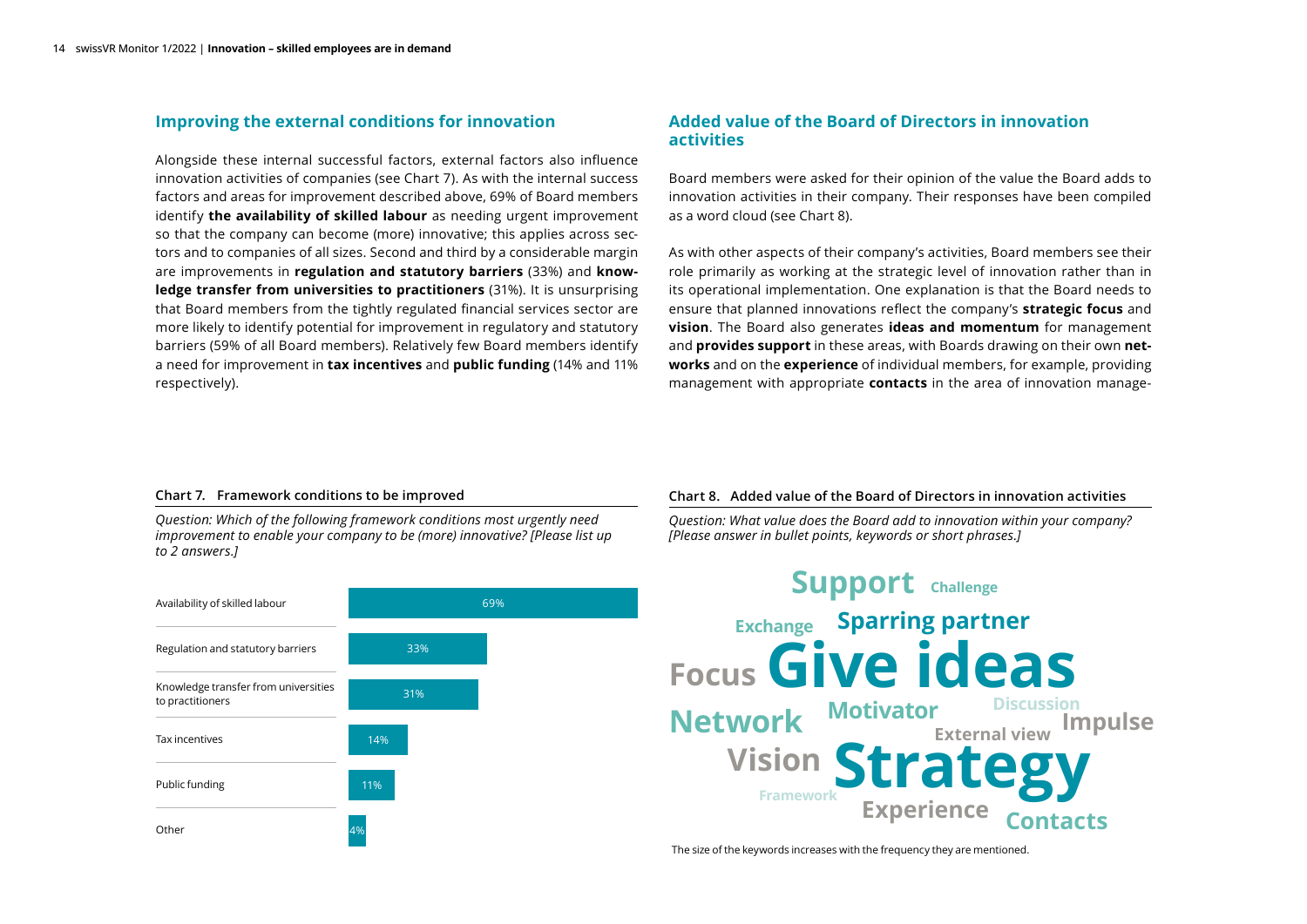<span id="page-14-0"></span>ment. Board members also see their role as a **'sparring partner'** for management as important. In other words, the added value that Boards contribute is in **critically challenging** management's innovation projects and providing an **external perspective** on the company.

### **Innovation activities since the start of the COVID-19 pandemic**

Board members were asked whether companies have changed their innovation activities over the past two years in response to the COVID-19 pandemic. A relative majority of Board members surveyed (38%) report **no change** in their company's innovation activities (see Chart 9).

Almost a third (32%) report a **reorientation of innovation activities**, including a greater focus on digitalisation projects. One Board member in five (19%) reports an **expansion of innovation activities**.

7% report that innovation activities have been **stopped** (halted or deferred) and 2% a **reduction of innovation activities**. Only a few companies have reduced, deferred or halted such activities in response to the pandemic and the political measures taken to tackle it.

#### **Chart 9. Change in innovation activities since the outbreak of the Covid-19 pandemic**

*Question: Please select the aspect that best/mainly describes the change in innovation activities in your company since the outbreak of the Covid-19 pandemic?*

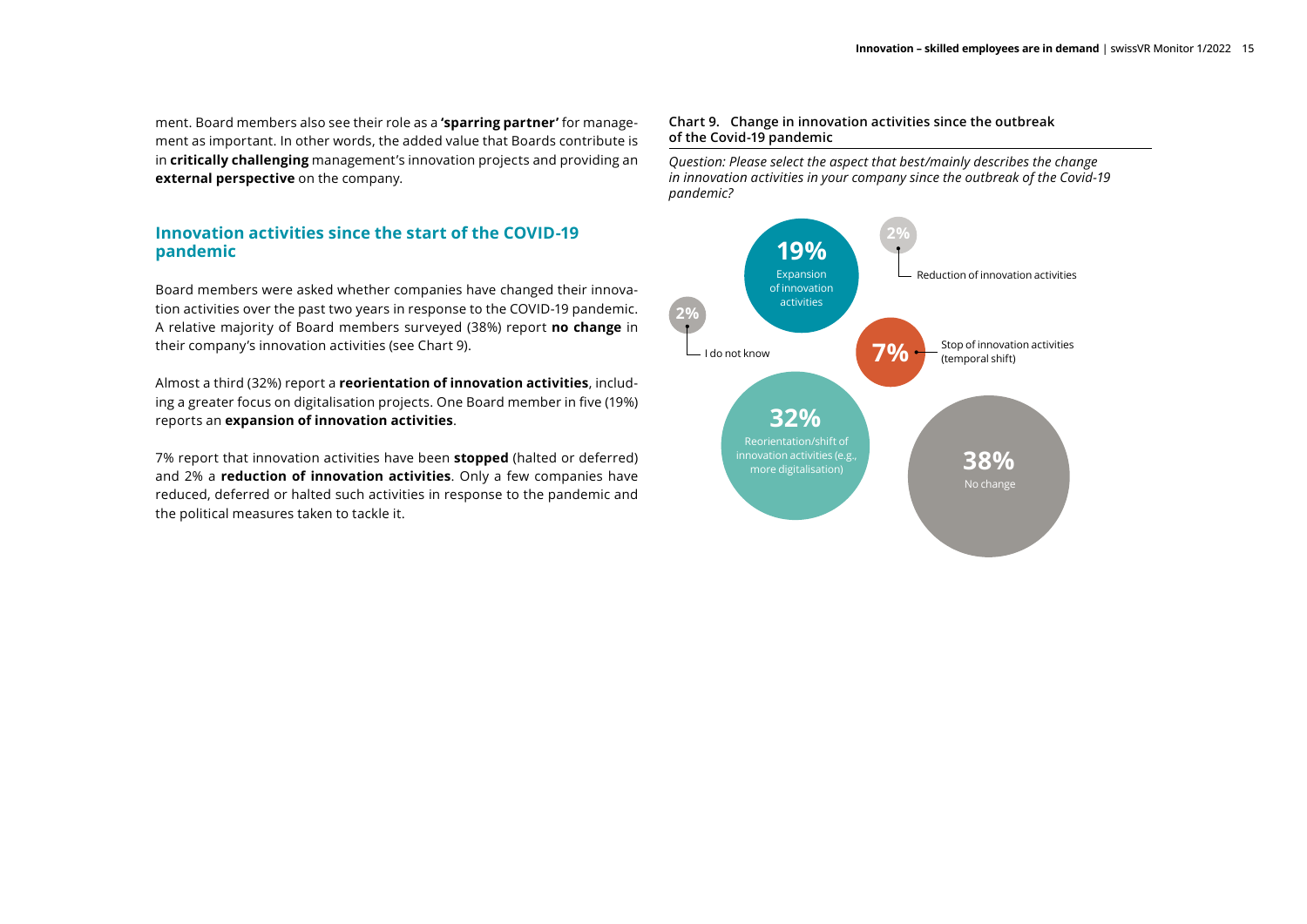### <span id="page-15-0"></span>Strategic and structural issues facing the Board of Directors

#### **Changes in the environment for the Board's work**

Many Board members see the environment for the Board's work as dynamic and constantly evolving. As reported in earlier editions of swissVR Monitor, the changing environment reflects greater interaction between the Board and management and the increased time commitment involved in serving on the Board (see Chart 10).

Just over half of all Board members (56%) say that **interaction with management** has increased over the past year, with 42% reporting no change and only 2% reporting that interaction has decreased. These figures are almost identical with those reported in swissVR Monitor I/2018 and swissVR Monitor I/2020. One explanation may be that management increasingly sees the Board of Directors as a coach and 'sparring partner' (see "Added value of the Board of Directors in innovation activities"). Moreover, the ongoing COVID crisis requires greater interaction between management and the Board.

A similar picture emerges in relation to the **time commitment** involved in serving on the Board, with more than half of all Board members surveyed (55%) reporting an increase compared with the previous year. Very few respondents (3%) report spending less time, and the remaining 42% say there has been no change. This trend, too, has proved consistent over recent years, with almost identical results in swissVR Monitor I/2018 and swissVR Monitor I/2020. It seems that the time commitment required of Board members

#### **Chart 10. Changes in selected factors regarding the Board of Directors compared to the previous year**

*Question: How has the importance of the following aspects of your mandate changed over the past year?*

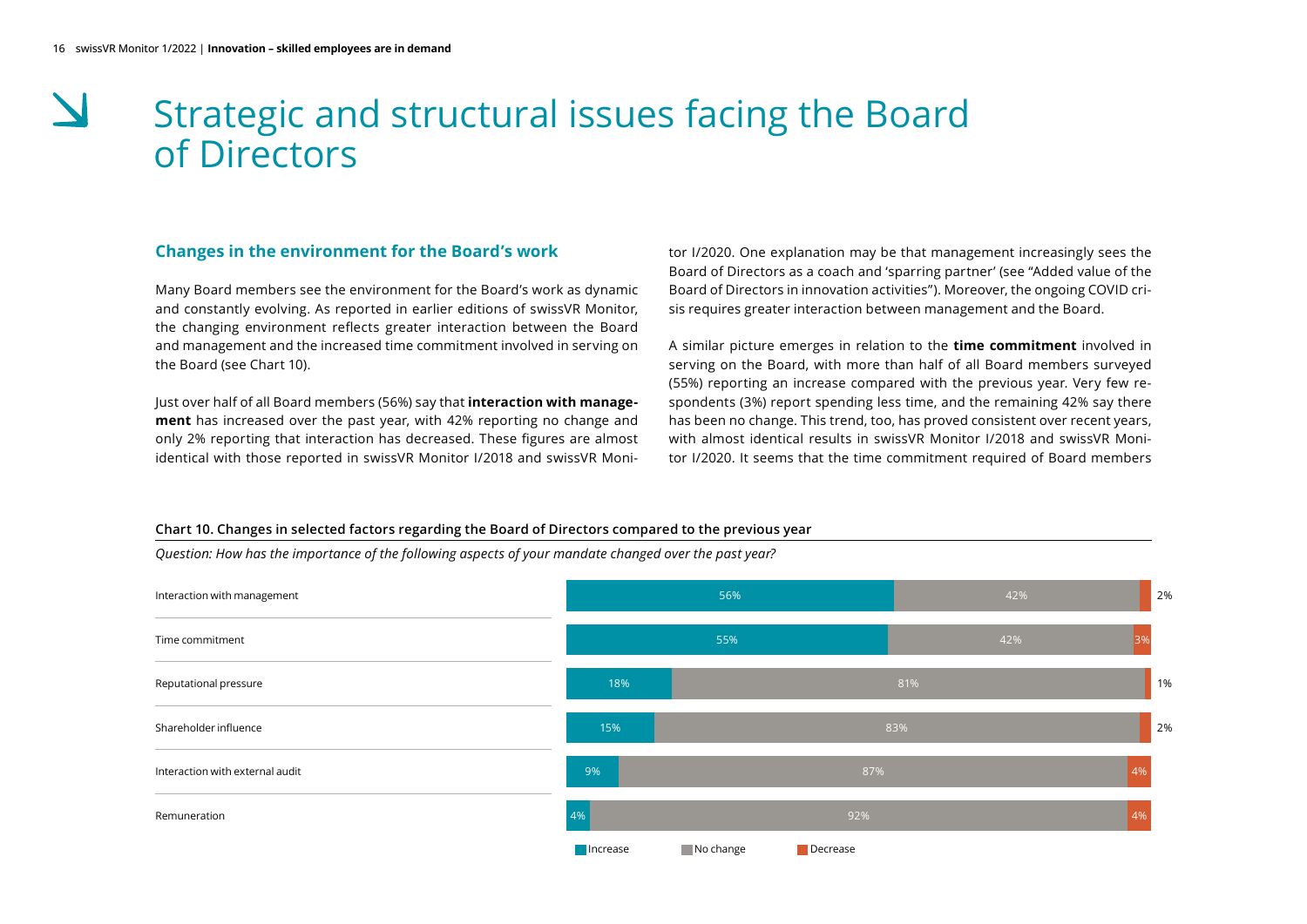is directly related to a greater level of Board interaction with management. However, the issues tackled by Boards are also now markedly more complex, which could be seen as having a further impact on the time commitment involved in a Board mandate.

There are only minor changes in relation to other challenges facing Board members, although the trend is towards a slight increase in the time commitment for all factors. Just under one Board member in five (18%) believes, for example, that Boards face increasing **reputational pressure**; Board mem-

#### **Chart 11. Cooperation between Board of Directors and management [swissVR Monitor I/2018, I/2020, and I/2022]**

*Question: How do you rate the following statements on cooperation between the Board of Directors and the management of your company?*

|                                                                                               | I/2018        | 57%                              |                   | 40%        |                   |    |    |
|-----------------------------------------------------------------------------------------------|---------------|----------------------------------|-------------------|------------|-------------------|----|----|
| There is a culture of open information and communication between the<br>Board and management. |               | 65%                              | 30%               |            | 4%                | 1% |    |
|                                                                                               |               | 65%                              | 32%               |            | 3%                |    |    |
|                                                                                               |               | 62%                              | 33%               |            | 5%                |    |    |
| The Board normally takes important strategic decisions after consulting                       | <b>I/2020</b> | 70%                              | 26%               |            | 3%                | 1% |    |
| management.                                                                                   | <b>I/2022</b> | 69%                              | 26%               |            | 4%                | 1% |    |
|                                                                                               | <b>I/2018</b> | 49%                              |                   | 44%        |                   | 7% |    |
| The collaboration between the Board and management is                                         | <b>I/2020</b> | 60%                              |                   | 33%        |                   | 6% | 1% |
| characterised by great mutual trust.                                                          | <b>I/2022</b> | 57%                              |                   | 38%        |                   |    | 1% |
|                                                                                               | <b>I/2018</b> | 49%                              |                   | 42%        |                   | 8% | 1% |
| The current allocation of roles between the Board and management is                           | <b>I/2020</b> | 60%                              | 31%               |            | 8%                | 1% |    |
| appropriate.                                                                                  | I/2022        | 53%                              | 42%               |            | 5%                |    |    |
|                                                                                               | <b>I/2018</b> | 57%                              | 36%               |            | 6%                | 1% |    |
| Where necessary, the Board can assert itself against management.                              | <b>I/2020</b> | 66%                              | 28%               |            | 5%                | 1% |    |
|                                                                                               | <b>I/2022</b> | 59%                              |                   | 34%        |                   | 6% | 1% |
| The Board is sufficiently independent of management.                                          |               | 46%                              |                   | 30%        | 18%               | 6% |    |
|                                                                                               |               | 51%                              | 32%               |            | 12%               | 5% |    |
|                                                                                               |               | 48%                              | 34%               |            | 12%               | 6% |    |
|                                                                                               | I/2018        | 38%                              | 42%               |            | 17%               | 3% |    |
| The Board periodically assesses management's performance                                      | <b>I/2020</b> | 43%                              |                   | 15%<br>38% |                   | 4% |    |
| and provides feedback.                                                                        | <b>I/2022</b> | 43%                              |                   | 38%<br>16% |                   | 3% |    |
|                                                                                               | I/2018        | 29%                              | 47%               |            | 18%               | 6% |    |
| There is a clear distinction between strategic and operational issues.                        | <b>I/2020</b> | 35%                              | 43%               |            | 18%               | 4% |    |
|                                                                                               | I/2022        | 27%                              | 51%               |            | 20%               |    | 2% |
|                                                                                               |               | Strongly agree<br>Somewhat agree | Somewhat disagree |            | Strongly disagree |    |    |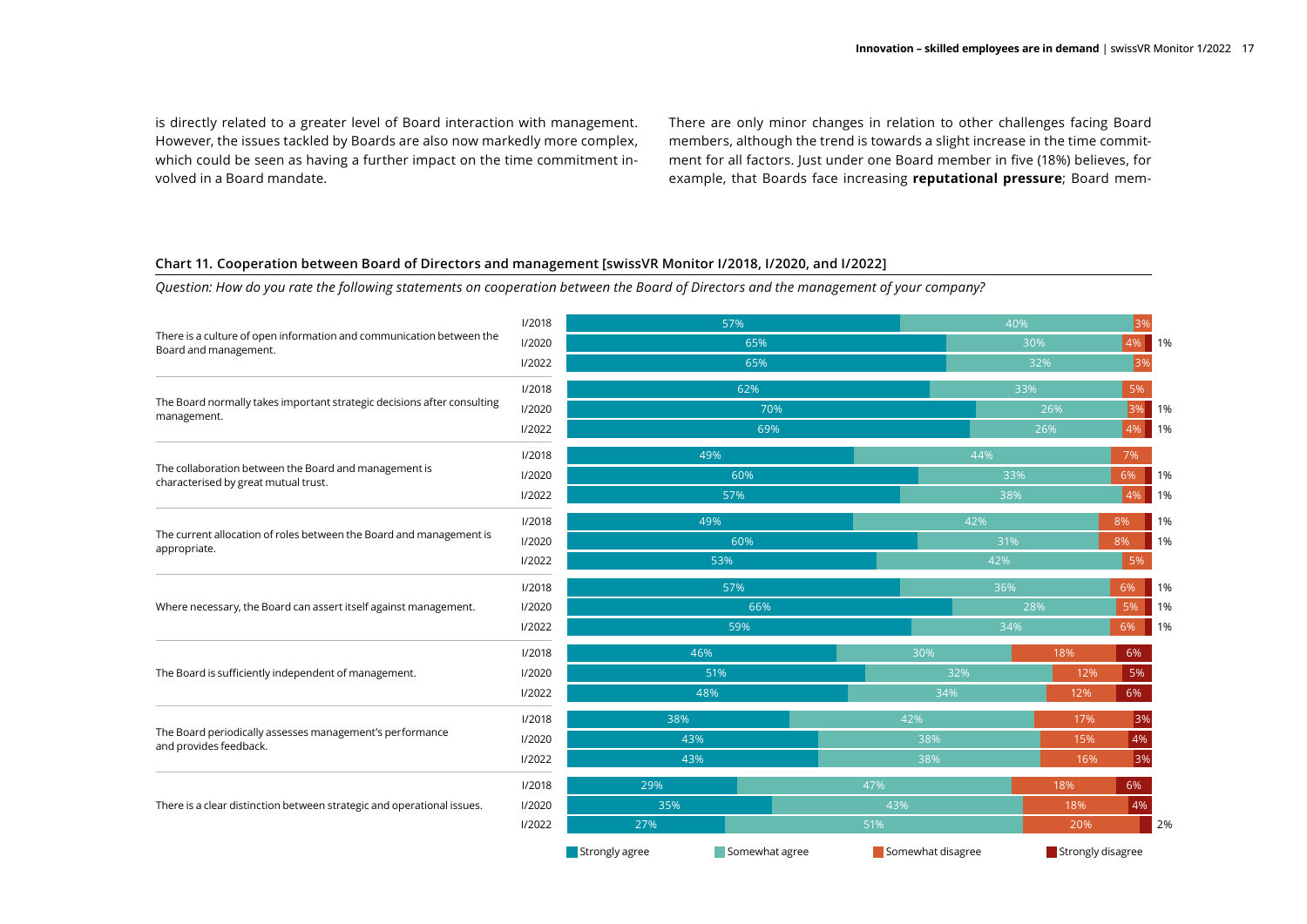<span id="page-17-0"></span>bers in the financial services sector are more likely than average to express this view (28%). Board members also report an increase in **shareholder influence** (15% of respondents) and in **interaction with external audit** (9%). There is no change in the responses on **remuneration,** with 4% of Board members reporting that this factor is more important and the same percentage that it is less important.

#### **Cooperation between the Board of Directors and management**

Most survey respondents rate cooperation between the Board of Directors and management in their company as positive (see Chart 11). The Board members surveyed strongly agree or somewhat agree with all the statements on this issue. The picture that emerges is also very similar to the findings of swissVR Monitor I/2018 and swissVR Monitor I/2020 that contained the same questions on cooperation.

Nearly all respondents (97%) strongly agree or somewhat agree (65% and 32% respectively) that **there is a culture of open information and communication between the Board and management**. There is similar support for the statements that the Board **normally takes important strategic decisions after consulting management**, that **the current allocation of roles between the Board and management is appropriate**, and that **collaboration between the Board and management is characterised by great mutual trust** (95% strongly agree or somewhat agree with all three statements). A further 93% of Board members also strongly agree or somewhat agree that where necessary, the Board can assert itself against management.

Survey respondents are less likely overall to agree with the statements that the **Board is sufficiently independent of management** (82% of responses), that **the Board periodically assesses management's performance** (81%) and that there is **a clear distinction between strategic and operational issues** (78%). It is striking that only a relatively small proportion of those surveyed strongly agree with these statements. There are also relevant differences between companies of differing sizes on these three aspects. Members of the Boards of large companies are consistently more likely agree with these three statements than those in small companies. One reason for this may be that in small companies, the Board of Directors and management often comprise (many of) the same individuals, so it is very difficult or, in some cases, makes little sense to keep the Board independent, to have the Board assessing management's performance or to make a clear distinction between 'operational' and 'strategic' issues.

#### **Key issues for the Board of Directors**

As part of their mandate, Board members address very diverse issues, including strategy, organisation and processes, human resources, and compliance and risk (see Chart 12). Each year, swissVR Monitor asks Board members to identify up to five of the most important issues their Board has had to tackle over the last 12 months and up to five of the most important issues it will have to tackle over the next 12 months.

The main issues Boards have had to tackle ove**r the past 12 months are digitalisation / robotics / automation** (34% of responses), **talent** (31%), and **formulating a new corporate strategy** (29%). Two of these three issues were also rated highly important in previous editions of swissVR Monitor. Talent has not previously been one of the ten top issues but has rapidly become more important than any other issue. One possible reason for this is the changing labour market dynamic as a result of the COVID-19 pandemic. At the start of the pandemic, many observers expected a wave of redundancies, although some of those job losses were prevented by short-time working measures. Now, though, many companies are recruiting staff and have high vacancy levels. The past two years have reinforced structural changes, particularly in the area of digitalisation, and these changes are fuelling demand for skilled labour. In some cases, they have also prompted increasing numbers of employees to think about changing jobs or actually to do so. Companies therefore face a considerable challenge in retaining experienced staff and recruiting new skilled employees. This is also borne out by responses in this edition of swissVR Monitor, which indicate that the major problem for innovation management is recruiting enough skilled labour and ensuring adequate know-how within the company.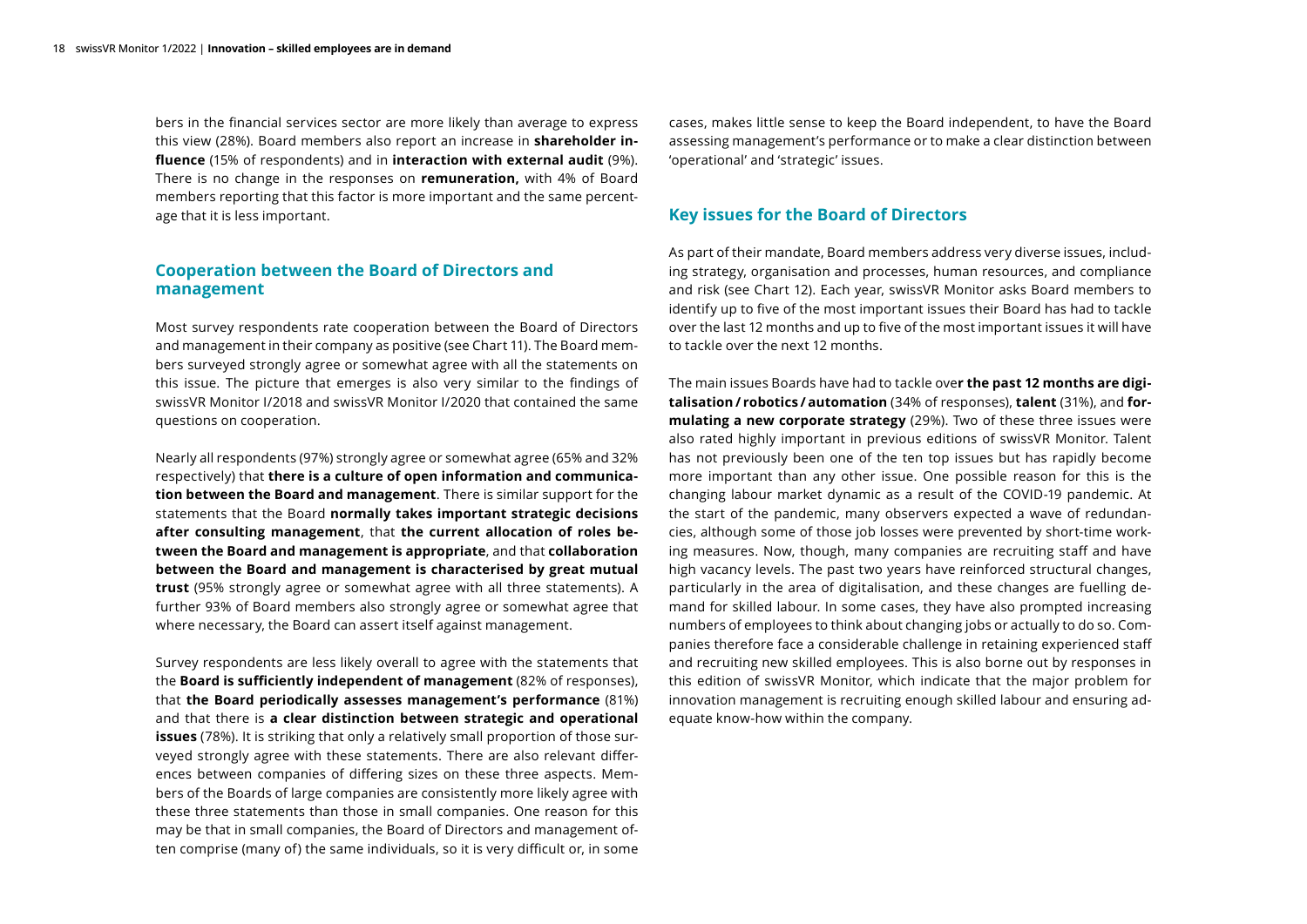This issue is rated as an even more serious problem when Board members look ahead. They most frequently cite **talent** as the most important issue they will have to tackle over the next 12 months (39% of responses). And it seems that this issue will grow in importance for Boards over the short term. This finding also emphasises the specific issue of talent management, which was the special focus topic of swissVR Monitor I/2021. Following talent management on the list of the most important issues over the next 12 months are **digitalisation / robotics / automation** (cited by 32% of respondents), **responding to market developments / behaviour of competitors** (29%) and **improving efficiency / optimising internal processes** (also 29%).

#### **Chart 12. Key issues for the Board of Directors**

*Questions: What have been the most important issues that your Board of Directors has had to tackle over the last 12 months? In your view, what will be the most important issues that your Board of Directors will have to tackle over the next 12 months?*

|                    | <b>Rank I/2022</b>                        |     | <b>Rank I/2021</b> | Next 12 months           | <b>Issues</b>                                                                                                             |
|--------------------|-------------------------------------------|-----|--------------------|--------------------------|---------------------------------------------------------------------------------------------------------------------------|
| $\mathbf{\hat{2}}$ | 1(34%)                                    |     | 1(38%)             | 2(32%)                   | Digitalisation/robotics/automation                                                                                        |
| <b>AAR</b>         | 2(31%)                                    |     | $- (17%)$          | 1 (39%)                  | Talent (recruitment, retention, etc.)                                                                                     |
| $\left( 2\right)$  | 3(29%)                                    |     | 1(38%)             | $-(17%)$                 | Formulating a new corporate strategy                                                                                      |
| $\mathbf{\hat{2}}$ | 4 (25%)                                   |     | 3(32%)             | 3(29%)                   | Responding to market developments/behaviour of competitors                                                                |
| (≔)                | 4 (25%)                                   |     | 4 (30%)            | 8(20%)                   | <b>Risk management</b>                                                                                                    |
| (ቔ)                | 4 (25%)                                   |     | 4 (30%)            | 3(29%)                   | Improving efficiency/optimising internal processes                                                                        |
| $\left( 2\right)$  | 7(22%)                                    |     | 9(22%)             | $- (17%)$                | Corporate transactions (acquisitions, cooperation arrangements and mergers)                                               |
| <b>AAA</b>         | 7(22%)                                    |     | 6(28%)             | 5(22%)                   | HR challenges at management level                                                                                         |
| $\Omega$           | 9(20%)                                    |     | 7(25%)             | 6(21%)                   | Go-to-market issues (marketing and sales strategy)                                                                        |
| (;≡\$              | 9(20%)                                    |     | 8(23%)             | $- (11\%)$               | Compliance (with legislation and internal codes of conduct)                                                               |
|                    | "-" means "not one of the top-10 issues". | ′公. | 만<br>Strategy      | Organisation & processes | $\left(\begin{smallmatrix} 0 & 0 & 0 \\ 0 & 0 & 0 \\ 0 & 0 & 0 \end{smallmatrix}\right)$<br>Œο<br>HR<br>Compliance & risk |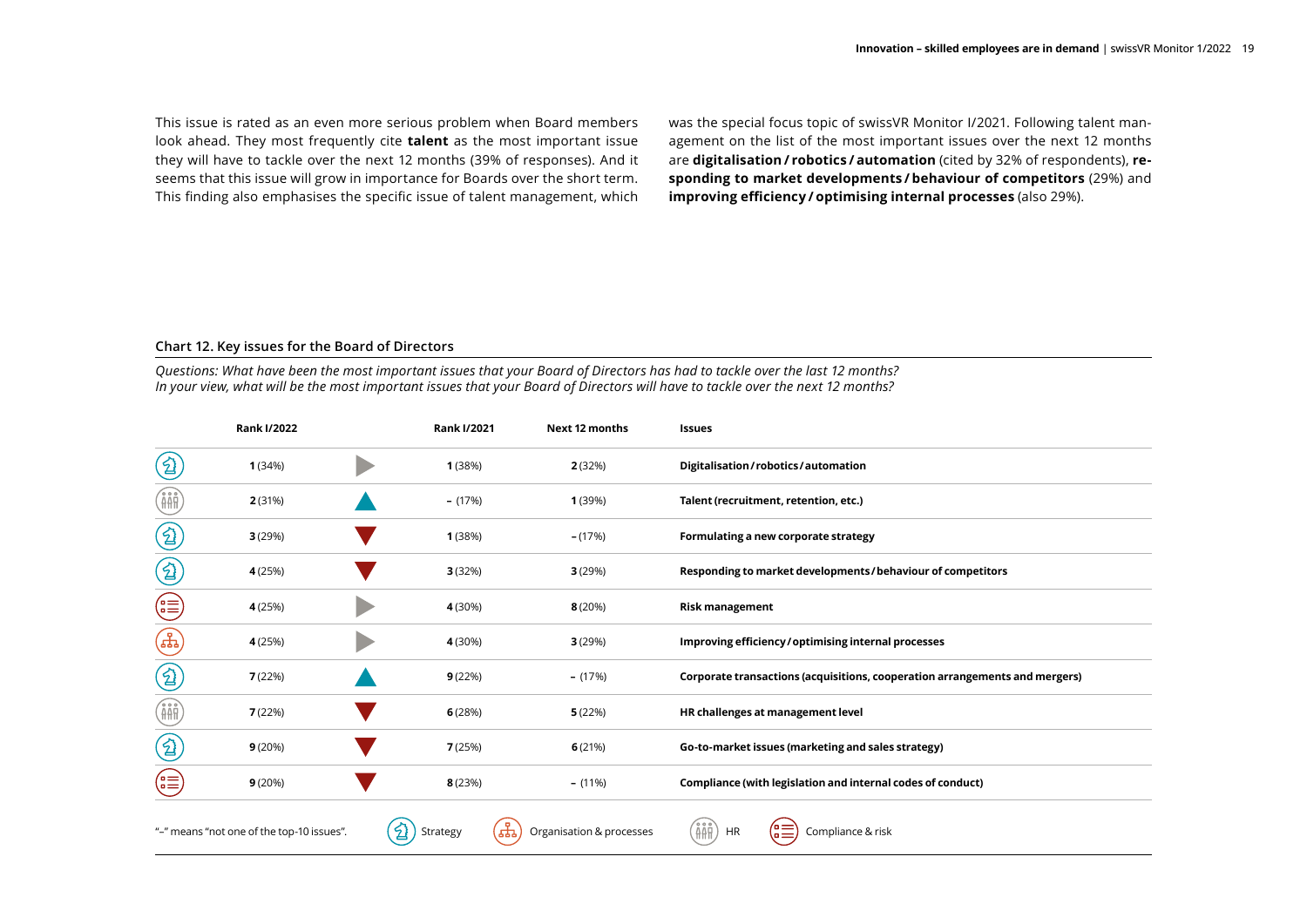### <span id="page-19-0"></span>Interviews

### **Innovation in start-ups and SMEs**

**Dr. Cornelia Gut-Villa is CEO of Startfeld, a member of the Board of the Swiss ICT Investor Club, and a member of the Executive Board of both SIHAG Swiss Industrial Holding AG and mydent AG**

*"The Board shapes the company's culture, so it needs to create conditions in which employees understand what the company stands for. All employees should feel appreciated, so there needs to be scope for ideas to be fed in from the bottom up and to be heard."*

**swissVR Monitor**: How does the innovation process in start-ups and SMEs differ from that in larger companies?

**Cornelia Gut-Villa**: Their size makes start-ups much more agile and able to respond more rapidly to changing conditions. They lack the rigid structures and approval processes that can hamper discussion of new ideas. And start-up founders and employees often have a different mindset: they want to bring about change and solve existing problems as efficiently as possible.

**swissVR Monitor**: What forms of innovation activity – such as innovation labs – offer the best prospects of success in start-ups and SMEs?

**Cornelia Gut-Villa**: Innovation requires a culture that enables all employees to put forward ideas for existing or new products or services as part of their day-to-day work. All employees should feel they are part of the company and have the courage to challenge existing processes, products and services. If they do not, then the challenge will be confined to new suppliers. Management should have sufficient trust in employees to encourage them to pursue ideas even where these initially appear absurd. SMEs can create an



**Dr. Cornelia Gut-Villa** studied at the University of Zurich and has more than 20 years' experience in banking, strategy consultancy and start-up coaching. She is CEO of Startfeld, an innovation and start-up network that provides seed funding for young entrepreneurs. She also serves on the Board of the [Swiss ICT Investor Club \(SICTIC\)](https://www.sictic.ch/), Switzerland's largest and most active investor club with more than 300 investors. SICTIC is the first point of contact for early-stage tech-

nology start-ups domiciled in Switzerland and seeking start-up funding through 'smart money'. Dr. Gut-Villa is also a member of a number of other Boards, including SIHAG Swiss Industrial Holding AG and MyDent AG, and of the Executive Board of swissVR ([www.swissvr.ch](http://www.swissvr.ch) – in German/French only).

appropriate environment for doing this, for example by organising internal pitch events and giving staff coming up with particularly promising ideas the time and/or financing to pursue those ideas. Such an environment enables employees of SMEs to make use of in-house or external innovation labs to develop their ideas and to be released from their normal role for a specific period to do so. Companies need to ensure that they create an environment that promotes creativity and facilitates exchange with potential customers.

**swissVR Monitor**: What are the crucial factors underpinning innovation within start-ups and SMEs?

**Cornelia Gut-Villa**: An innovation needs to be valued by the market and by customers and to bring benefit. The product and its market fit must be repeatedly analysed from the outset, with potential customers involved from an early stage. And there needs to be an awareness that some existing goods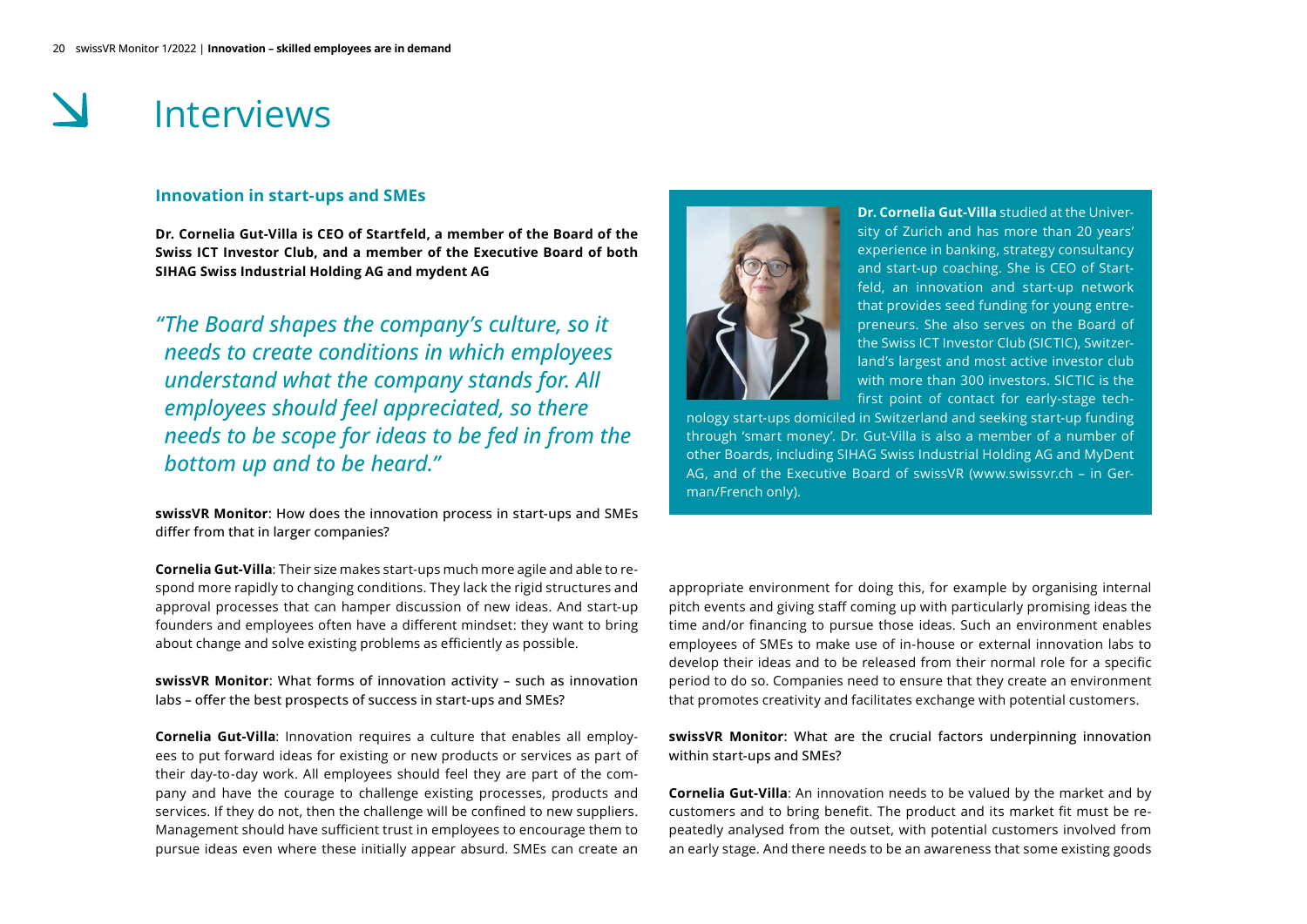and services will not be in demand in the future. At the same time, though, it is important that SMEs don't create a two-tier workforce of 'innovative' employees, who work for the company's future, and the rest, who work with traditional and conventional products. A company is a learning organisation and needs to adapt continuously to new conditions, even if that involves only very minor process changes. That is the only way a company can remain fit for the future and resist 'disruption'.

**swissVR Monitor**: What can large companies learn from smaller businesses and start-ups in terms of innovation?

**Cornelia Gut-Villa**: They can learn from the enthusiasm of start-up founders and the gleam in their eyes when they discuss their product ideas. Founders are intellectually curious and are 'doers', spotting opportunities and attaching less importance to risk. They may make mistakes as a result, but they then learn very quickly from those mistakes.

**swissVR Monitor**: What part does the Board of Directors play in innovation activities?

**Cornelia Gut-Villa**: The Board shapes the company's culture, so it needs to create conditions in which employees understand what the company stands for. All employees should feel appreciated, so there needs to be scope for ideas to be fed in from the bottom up and to be heard.

**swissVR Monitor**: What boundaries and limitations do Boards face in terms of innovation within the company?

**Cornelia Gut-Villa**: The company has only limited financial resources at its disposal and cannot follow through on every idea. The strategic thrust must come from the Board of Directors, and ongoing innovation is needed in these strategic areas. Companies have the option of creating a unit within the business that intensively monitors market innovation and reports regularly to the Board. Playing an active part in start-up networks such as SICTIC ([www.sictic.ch\)](http://www.sictic.ch) will also help ensure they do not miss innovations.

**swissVR Monitor**: Where can companies that want to be more innovative go for help and support? And could you say more about the general concept of an innovation park and about Startfeld as a specific example?

**Cornelia Gut-Villa**: Established companies can also learn from start-ups. Exchange within an innovation network, such as Startfeld ([www.startfeld.ch](http://www.startfeld.ch) – in German only), may be helpful. SMEs can use Startfeld to seek momentum for new business models, products and services in an inspiring environmen t that encourages members to be creative and to 'think outside the box'.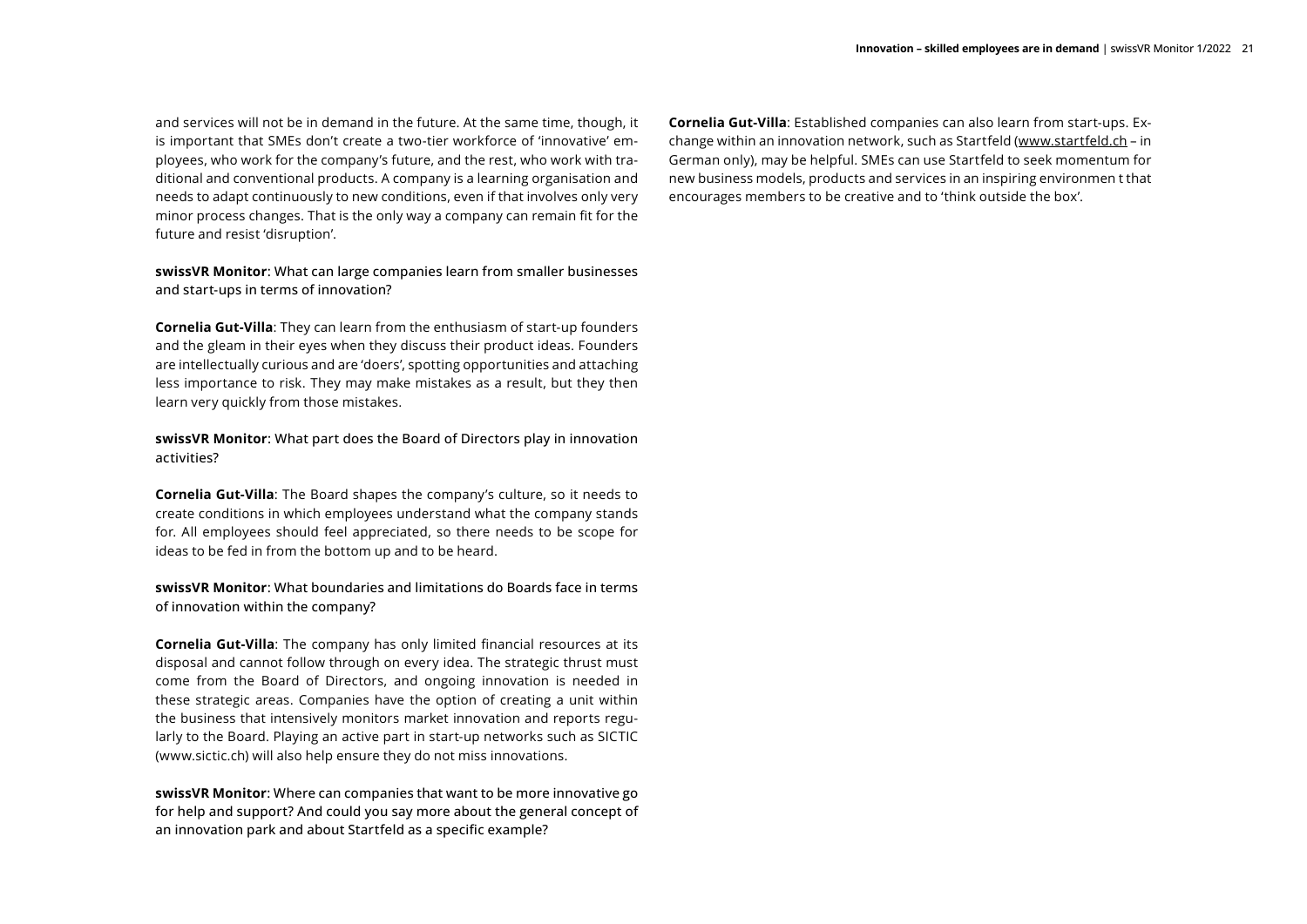#### **The role of the Board of Directors in innovation**

**Etienne Jornod is Executive Chairman of the Board of Directors of OM Pharma, Honorary Chairman of the Board of both Galenica and Vifor Pharma, and President of the Executive Board of media group Neue Zürcher Zeitung (NZZ)**

*"Strategy and innovation must be regularly on the agenda, at least at the time of the Board's retreat. But in fact, it is a matter of a constant daily attitude, of corporate culture!"*

**swissVR Monitor**: What does the term 'innovation' mean to you?

**Etienne Jornod**: It is a company's ability to challenge the status quo in all areas in order to remain competitive and become a market leader.

**swissVR Monitor**: How should a Board of Directors, and in particular a Board Chairman like you, approach a company's innovation process?

**Etienne Jornod**: Under Swiss law, the Board of Directors is responsible for strategy, which it may delegate to management. It retains, however, ultimate responsibility. In my experience as VRP of NZZ, Executive Chairman of Vifor Pharma and Chairman & CEO of the Galenica Group, I have always felt fully responsible for strategy and therefore for innovation. I shared this responsibility with the whole Board, and we have always had highly entrepreneurial Board meetings. Innovation and strategy are closely intertwined. Innovation is decisive in the strategic process if a company is to become a market leader.

Let us consider NZZ. The first task of the new Board of Directors in 2013 was to define NZZ's strategic position: "Our services must reach a level of excellence so that our customers (we defined the reader as our main customer, even before advertisers – a true reassessment and de facto the first revolution!) are willing to pay a relatively high price (premium relative to the market) to access them. This price must be high enough to enable us to earn a living. We use digitalisation, in particular, to deliver our products to our customers, prioritising 'digital first' and even 'mobile first'. This means that texts must be



**Etienne Jornod** grew up in Neuchâtel and was an apprentice druggist (Retail) before studying business economics at Lausanne HEC University (lic.oec.). He subsequently completed the Senior Executive Program in Stanford (USA). He has spent his entire career with the Galenica Group, which changed its name to the Vifor Pharma Group in 2017. In 1996, he was appointed Executive Chairman of the Board of Directors. In May 2020, Etienne Jornod left this role to concentrate

on a new project: in the autumn, alongside long-standing partners, he purchased the Geneva-based biotech company, OM Pharma, from Vifor Pharma and is now the Executive Chairman of the company's Board of Directors. Etienne Jornod is also Honorary Chairman of Galenica and Vifor Pharma. He has been Chairman of the Board of Directors of NZZ since 2013 and is successfully implementing a new publishing-based strategy.

designed to be read on a smartphone."

This approach was fundamentally different from that taken by many publishers, who bought digital platforms to fund their media indirectly. We then looked for a CEO who understood and shared our highly innovative vision and editors-in-chief who fully accepted the 'Fokus Publizistik' and 'Digital first' strategy. In this regard, I remember in particular a trip to the United States with our Editor-in-Chief, Eric Gujer. Decisive moments included our discussion with Martin Baron, Editor-in-Chief of The Washington Post, who emphasized the fact that unlimited access to technology was Jeff Bezos' key contribution. At The New York Times, we were convinced by the global strategic concept. These two examples show that simple and clear innovative choices have decisive impacts on a company. This is the case with NZZ: during the last nine years of transformation, we first stabilised sales of subscriptions that had been falling like everywhere else, and then began to gain market share to reach record levels.

**swissVR Monitor**: How can the Board actively promote innovation?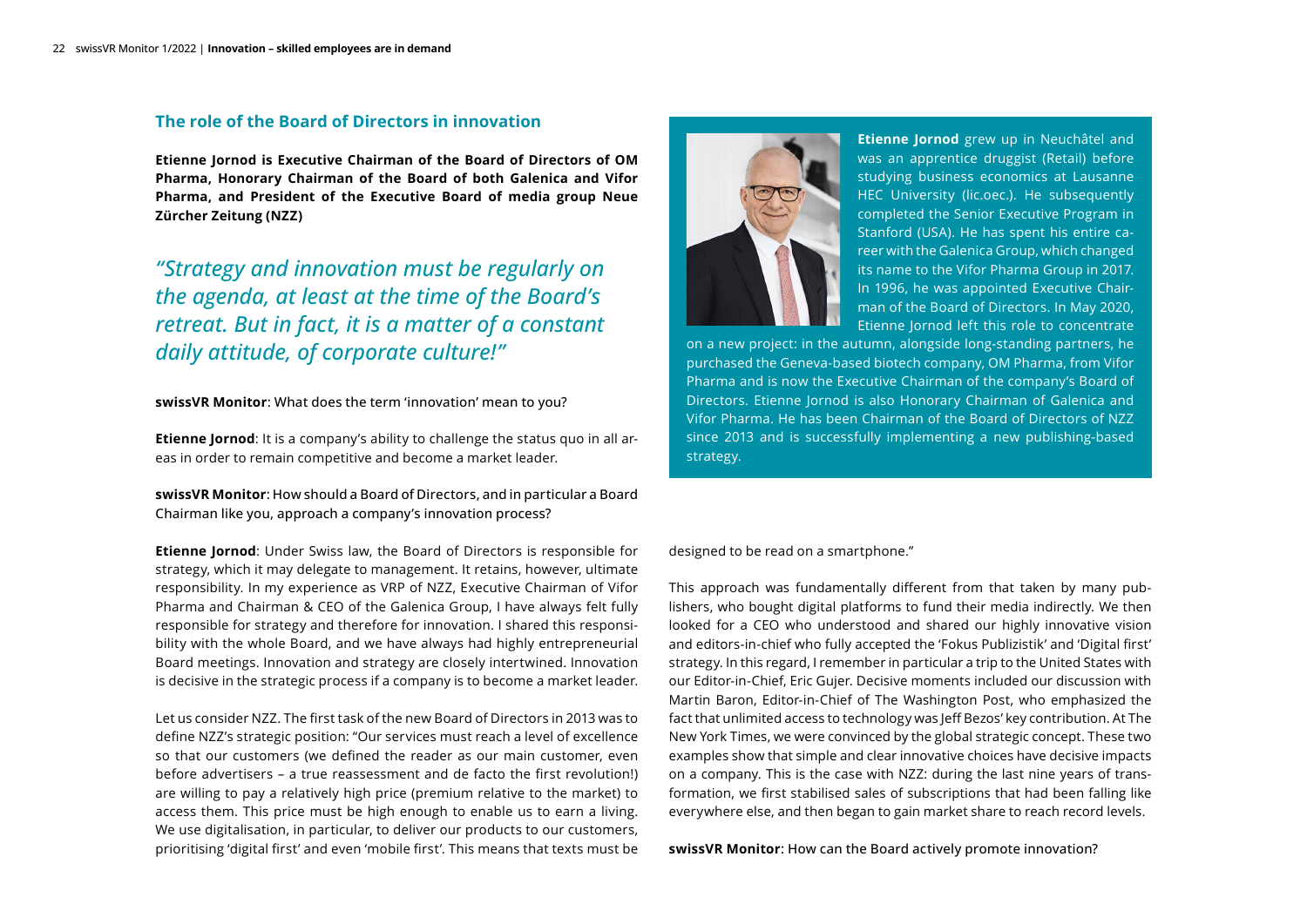**Etienne Jornod**: Without change, and therefore without innovation, we could never have turned the NZZ Business Unit around. It was in the red and is now clearly profitable. In this broad strategic framework well defined by the Board, management and editorial staff are free to express their creativity, entrepreneurial spirit and innovative capacity, while obviously sticking to the budget. The Board's role is then to challenge these initiatives. For this reason, the role of the CEO and Editors-in-Chief is absolutely crucial. I know they love this freedom.

#### **swissVR Monitor**: How can the Board of Directors create a good innovative culture in the company?

**Etienne Jornod**: I will draw on my experience at Vifor to answer this question. We understood that iron deficiency anaemia was a very serious disease that exists in many forms and we decided that we would concentrate on this area. We invested heavily in R&D and Marketing and consistently advocated the 'right to error' and process limitation. We created a truly innovative corporate culture. It worked very well until the company became the third largest pharmaceuticals company in Switzerland, with a market capitalisation of over CHF 12 billion. From that moment on, with the increase in the number of executives (joining) from large companies, it became an increasingly difficult 'fight.' Maintaining an entrepreneurial culture in a context of strong growth is extremely difficult. The responsibility lies with the Chairman, Board, CEO, EC, and so on, and they must lead by example.

#### **swissVR Monitor**: What are the main challenges and obstacles to innovation that a Board must be aware of?

**Etienne Jornod**: First, we need to know how to listen because we are never alone in being right. Second, as soon as a decision is made, you must have an iron will to make it happen, because there will always be many opposing forces. To do this, it is essential to have Board members and Management executives who are modest and listen to others, but who are also very strong. Strategic and cultural mistakes are often the result of people hiding behind processes, who do not listen, who do not have guidelines, who are in fact 'weak.' Choosing the right people is extraordinarily difficult.

**swissVR Monitor**: How can the Board of Directors organise itself to support innovation in the company?

**Etienne Jornod**: Strategy and innovation must be regularly on the agenda, at least at the time of the Board's retreat (two-day annual meeting). But in fact, it is a matter of a constant daily attitude, of corporate culture!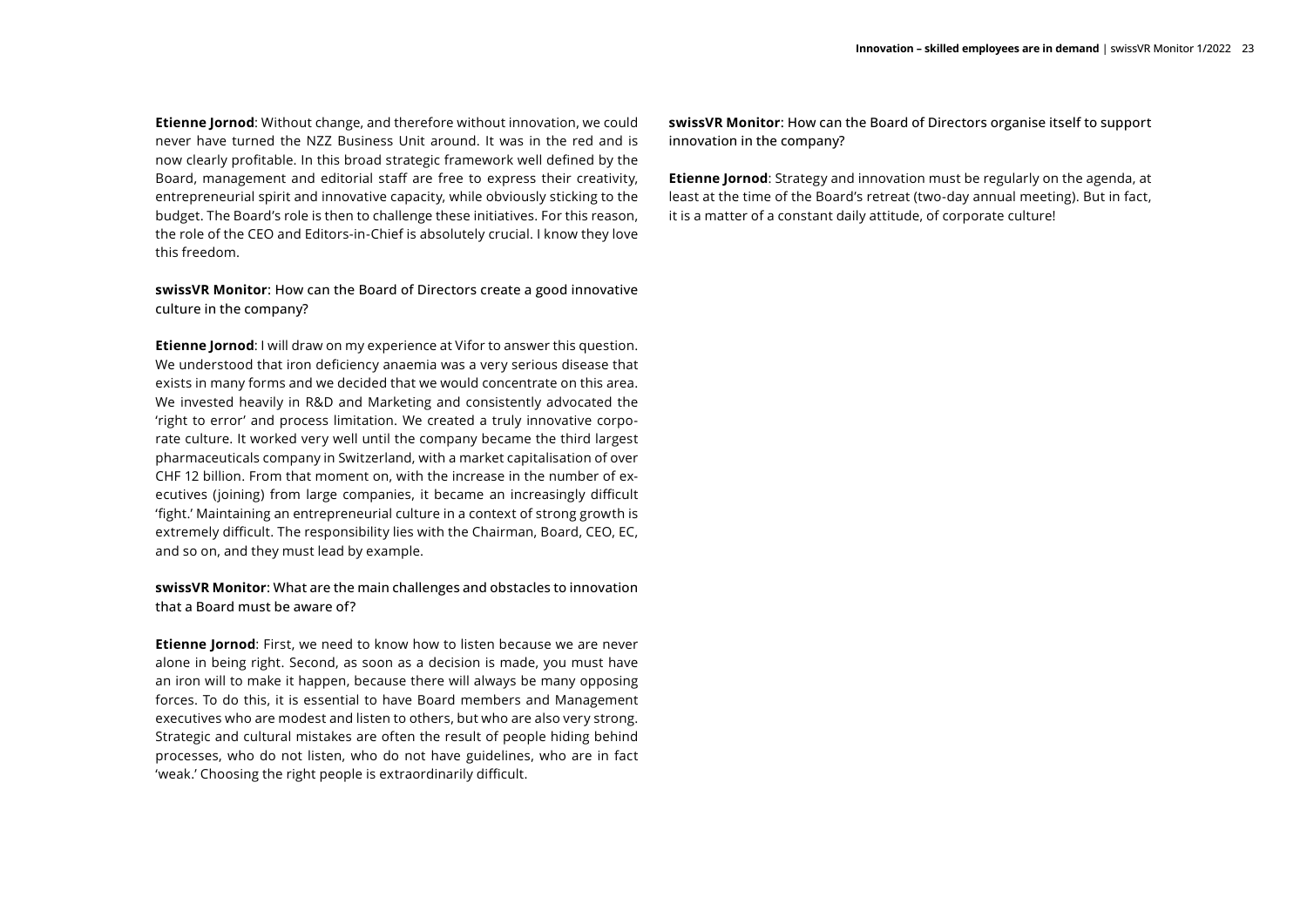#### **The importance of innovation in the strategy process**

**Prof. Dr. Thomas A. Gutzwiller is partner at GWPartner AG and President of the Board of Directors of St. Galler Kantonalbank AG**

*"Innovation management is a role for senior management. The Board should maintain a broad focus on innovation as part of strategy development, raise fundamental issues and identify 'black holes' in the strategy presented to it."*

**swissVR Monitor**: How important is innovation as a part of the strategy process?

**Thomas Gutzwiller**: You could say that strategy and innovation are two sides of the same coin. The aim of strategy is to use innovation to improve the company's value creation. The company decides which new areas of business it wishes to embark on, and that forms the basis of its corporate strategy. Its business area strategy is based on decisions as to how the company can better differentiate itself from its rivals. And organising the value stream is part of its configuration strategy.

#### **swissVR Monitor**: What are the different dimensions of innovation?

**Thomas Gutzwiller**: There is an initial distinction to be made between product innovation and process innovation. Then there is a distinction between functional innovation and emotional innovation in the customer experience. A third relevant distinction is between radical innovation and incremental innovation. The strategy process in particular needs to engage with all three of these dimensions.

**swissVR Monitor**: What is your view of the interaction between the Board of Directors and senior management in the area of innovation management?



**Prof. Dr. Thomas A. Gutzwiller** is partner at gwpartner AG, a consultancy specialising in transformational growth. Since 2013, he has been President of the Board of Directors of St. Galler Kantonalbank AG. He is also President of the Board of other companies, including Manres AG, ELCA Group SA and hkg Group AG. Prof. Gutzwiller was the cofounder of Information Management Group (IMG) and its CEO until 2006. Since 2006, he has been the Director and, subsequently,

the Delegate of the Executive School of Management, Technology and Law (ES-HSG) at the University of St. Gallen.

**Thomas Gutzwiller**: Innovation management is a role for senior management. The Board should maintain a broad focus on innovation as part of strategy development, raise fundamental issues and identify 'black holes' in the strategy presented to it that require action.

**swissVR Monitor**: Are you aware of examples where key innovations have been initiated by individual Board members?

**Thomas Gutzwiller**: Initiating individual innovations is not the primary role of the Board, especially in large companies. Senior management is responsible for managing innovation and for specific projects, while the Board is responsible for taking a strategic approach to fundamental issues. A Board should read the documents and proposals submitted to it thoroughly, ask smart questions that can, of course, include its own ideas for innovation, and give positive feedback to senior management where something positive emerges. Of course, individual Board members can also feed in their own experience and innovative ideas as part of their interaction with management. This is particularly important in SMEs, where the Board can support senior management more closely.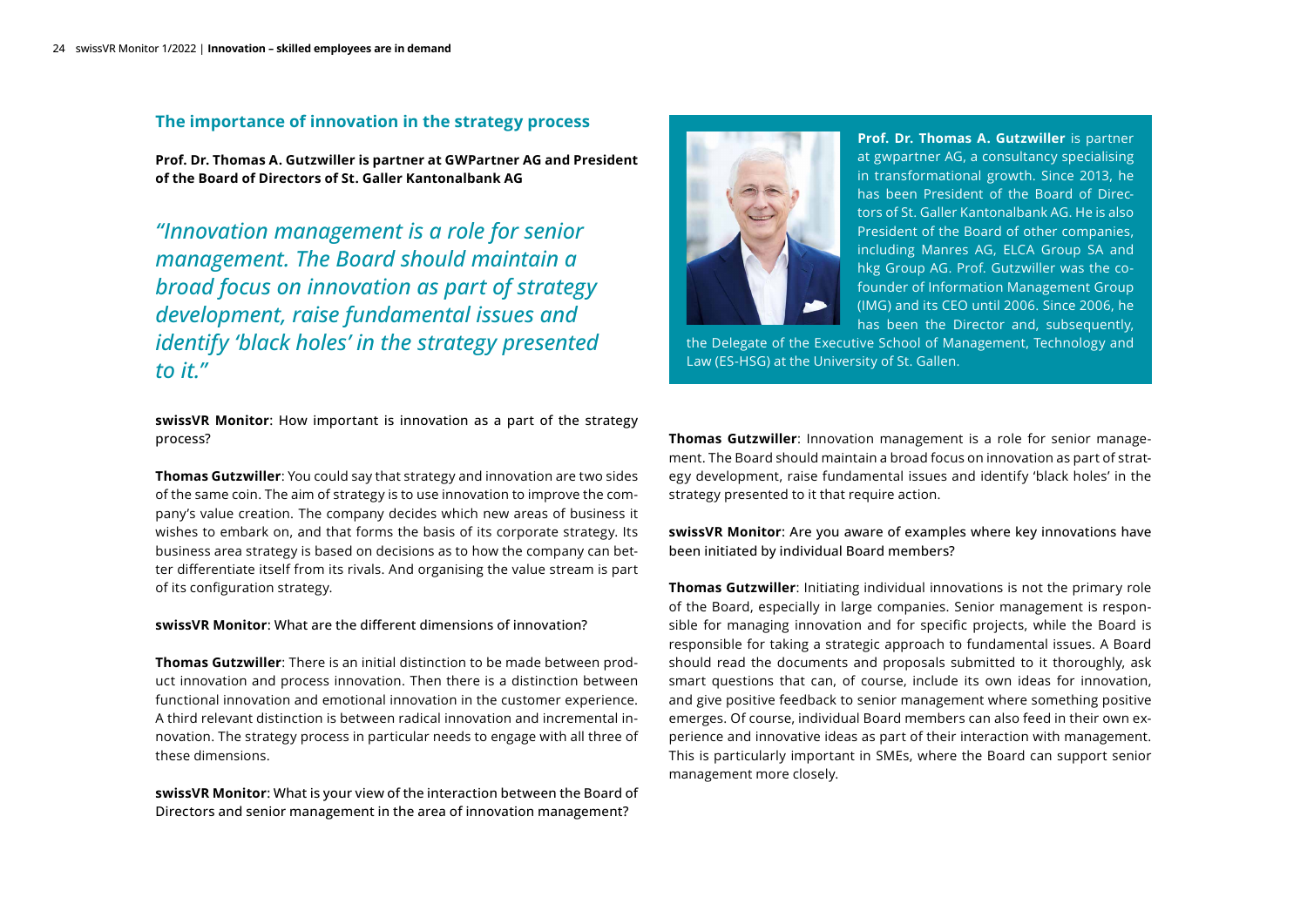**swissVR Monitor**: How can the Board of Directors actively encourage innovation?

**Thomas Gutzwiller**: The Board can identify gaps in the strategy process, such as weaknesses in innovation or a corporate culture that is hampering innovation. Such gaps should be tackled as part of the company's corporate development. The Board should focus on fundamental aspects, including process and culture, and ensure that the company develops skills and promotes a culture of error.

**swissVR Monitor**: Should the Board sometimes also act as a brake on innovation projects?

**Thomas Gutzwiller**: The Board's role is to ensure that strategy is actually implemented, that there is incremental innovation, and that the company's pace of innovation is good. Its role with respect to specific innovation projects is not so much to act as a brake on innovation as to offer a different perspective, particularly in relation to considerations of risk. One of the principles by which business operates, for example, is 'If your core is broken, you need to fix the core'. It may be risky for management to suggest solving a problem in its core business by diversifying into new business areas, so the Board needs to consider whether in fact shareholders' interests would be better served by selling the company in line with a different principle: 'If your core is broken and you can't fix it, you need to sell it.'.

**swissVR Monitor**: How can the Board of Directors promote a healthy culture of innovation within the company?

**Thomas Gutzwiller**: A culture of innovation arises out of a healthy corporate culture. From the Board's perspective, this includes respectful and transparent relationships – and not just with regard to successful innovations but also with less successful ones. It is crucial there is an understanding that the company needs to change and move forward on an ongoing basis and to hold back added value to enable it to invest in innovation.

**swissVR Monitor**: What are the major challenges and barriers to innovation that a Board needs to be aware of?

**Thomas Gutzwiller**: The greatest barrier to innovation is a lack of financial resources. A company can afford to innovate only if it holds back sufficient added value. It can be dangerous if companies tackle problems with their core business by switching into money-saving mode.

**swissVR Monitor**: You are President of the Board of Directors of St. Galler Kantonalbank. How would you characterise the particular challenges facing the bank?

**Thomas Gutzwiller**: The banking sector is tightly regulated, and that regulation requires a strict separation between the Board of Directors and the senior management team. However, the Board should be tackling fundamental issues of strategy and innovation management. The particular market environment within retail banking means that we have limited potential for genuine product innovation. There is more room for innovation with processes and in the customer interface, particularly in the area of emotional innovation in the customer experience.

**swissVR Monitor**: How should a Board organise itself so that it can provide optimal support for innovation within the company?

**Thomas Gutzwiller**: In my experience, it is particularly beneficial for the Board of larger companies to set up a Strategy Committee to support management as part of the strategy process. This committee's main role will then include innovation management.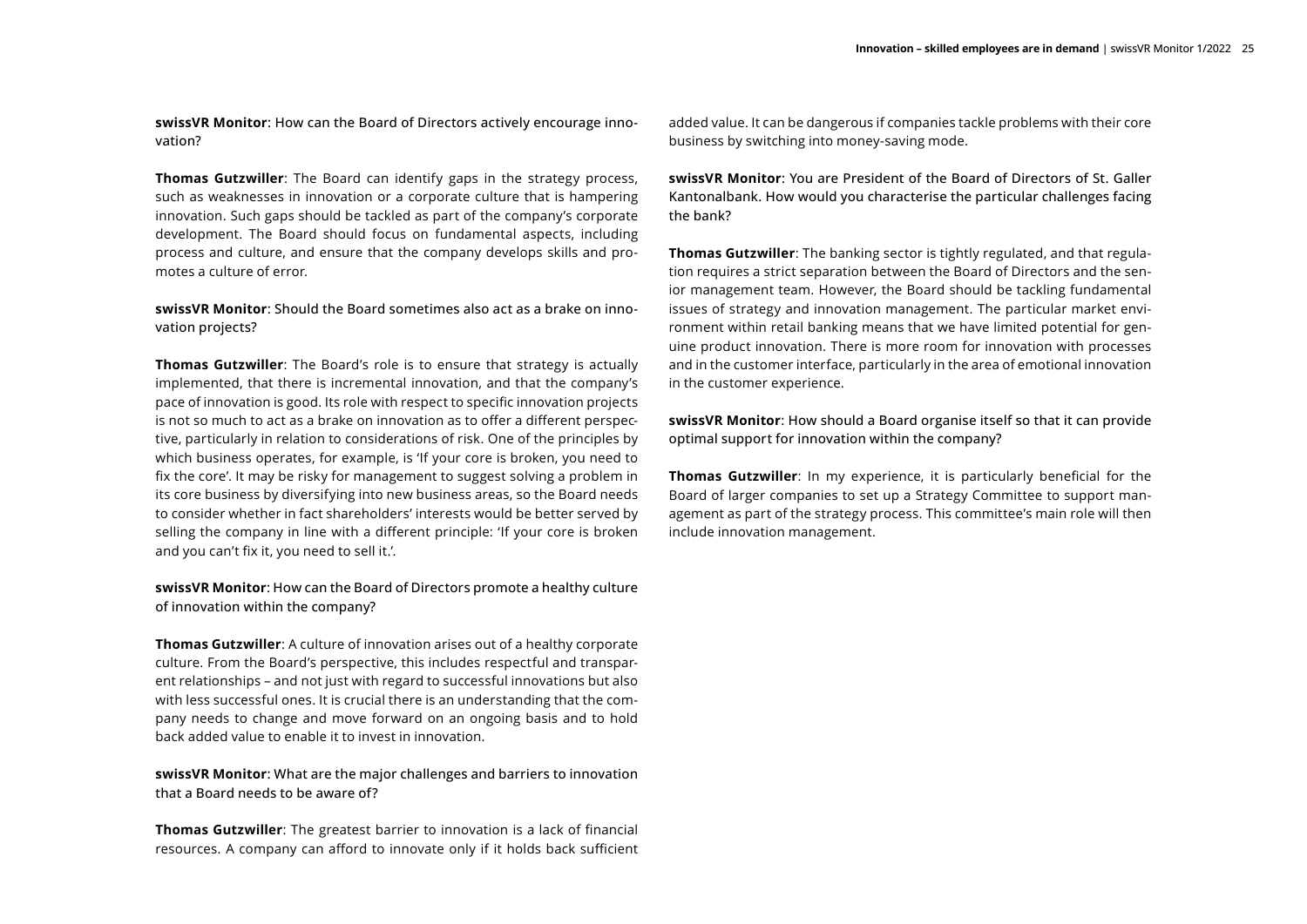26 swissVR Monitor 1/2022 | **Innovation – skilled employees are in demand**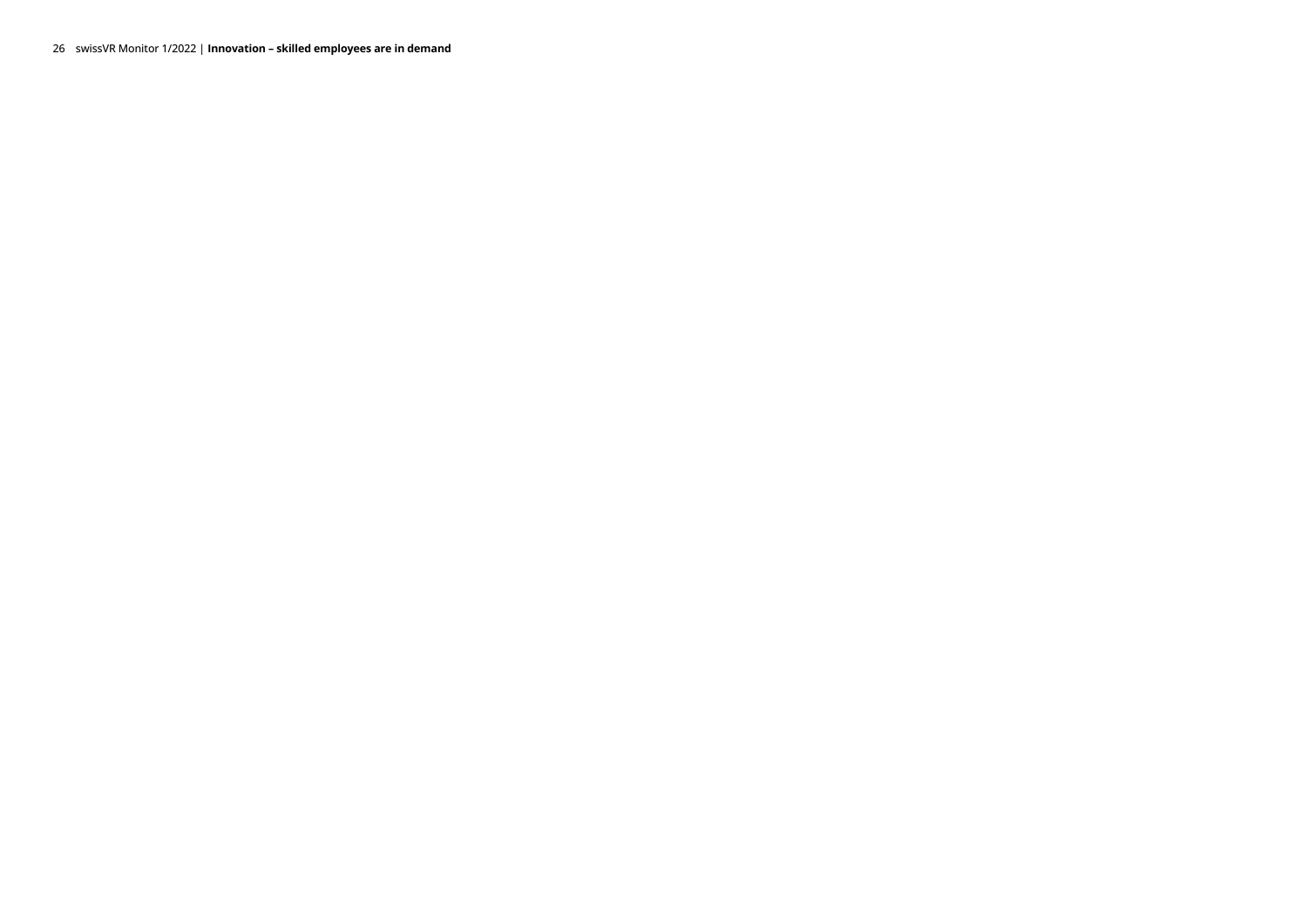# <span id="page-26-0"></span>Contacts and authors



**Cornelia Ritz Bossicard** President swissVR +41 41 757 67 11 cornelia.ritz@swissvr.ch



CEO swissVR +41 41 228 22 14 sascha.kiser@swissvr.ch

**Sascha Kiser**



**Reto Savoia** CEO Deloitte Switzerland +41 58 279 60 00 rsavoia@deloitte.ch



**Dr. Michael Grampp** Chief Economist and Head of Research +41 58 279 68 17 mgrampp@deloitte.ch



**Dr. Daniel Laude** Economist Research Team +41 58 279 64 35 dlaude@deloitte.ch

#### **swissVR Deloitte AG Hochschule Luzern**



#### **Prof. Dr. Christoph Lengwiler**

Lecturer (external) at the Institute of Financial Services Zug (IFZ), Lucerne University of Applied Sciences and Arts, and Vice-President swissVR +41 41 757 67 51 christoph.lengwiler@hslu.ch

This publication is generally produced. We recommend that you seek professional advice before you pursue or approve business on the basis of the contents of this publication. swissVR, Deloitte AG and the Lucerne University of Applied Sciences and Arts accept no responsibility and refuse any liability for losses that result if an individual pursues or approves business on the basis of information in this publication.

**swissVR** is an association of Board members in Switzerland - from Board members for Board members - attractive - independent – focused - across Switzerland. With its offering, the association contributes to professionalising Board member activities in Switzerland. swissVR enables its members to share their experience with Board members from all sectors of the Swiss economy. It also offers its more than 1,000 members information and training tailored to their needs. swissVR is targeted exclusively at individuals with an active Board mandate. Detailed information can be found at [www.swissvr.ch](http://www.swissvr.ch) / www.hslu.ch/cas-vr / www.hslu.ch/ifz

**Deloitte AG** is an affiliate of Deloitte NSE LLP, a member firm of Deloitte Touche Tohmatsu Limited ("DTTL"), a "UK private company limited by guarantee". DTTL and its member companies are legally independent and stand-alone companies. DTTL and Deloitte NSE LLP themselves provide no services to clients. A detailed description of their legal structures can be found at [www.deloitte.com/](http://www.deloitte.com/ch/about) [ch/about](http://www.deloitte.com/ch/about). Deloitte AG is a supervised audit firm approved by the Federal Audit Authorities (RAB) and FINMA, the Federal Financial Markets Supervisory Authority.

The **Hochschule Luzern** is the University of Applied Sciences and Arts of the six Central Swiss cantons. It is the largest educational institution in Central Switzerland and has around 7,700 students attending courses and 4,700 in continuing education programmes. It is currently engaged in almost 500 research projects and has a staff of nearly 1,900. The Institute of Financial Services Zug (IFZ) of the Hochschule Luzern - Wirtschaft focuses on governance, risk and compliance and offers continuing education for Board members in these areas, including the Certificate of Advanced Studies for members of Boards of Directors (CAS Verwaltungsrat). Detailed information can be found at [www.hslu.ch/ifz-verwaltungsrat](http://www.hslu.ch/ifz-verwaltungsrat) /[www.hslu.ch/cas-vr](http://www.hslu.ch/cas-vr)/[www.hslu.ch/ifz](http://www.hslu.ch/ifz)

© swissVR, Deloitte and the Lucerne University of Applied Sciences and Arts, 2022. All rights reserved.